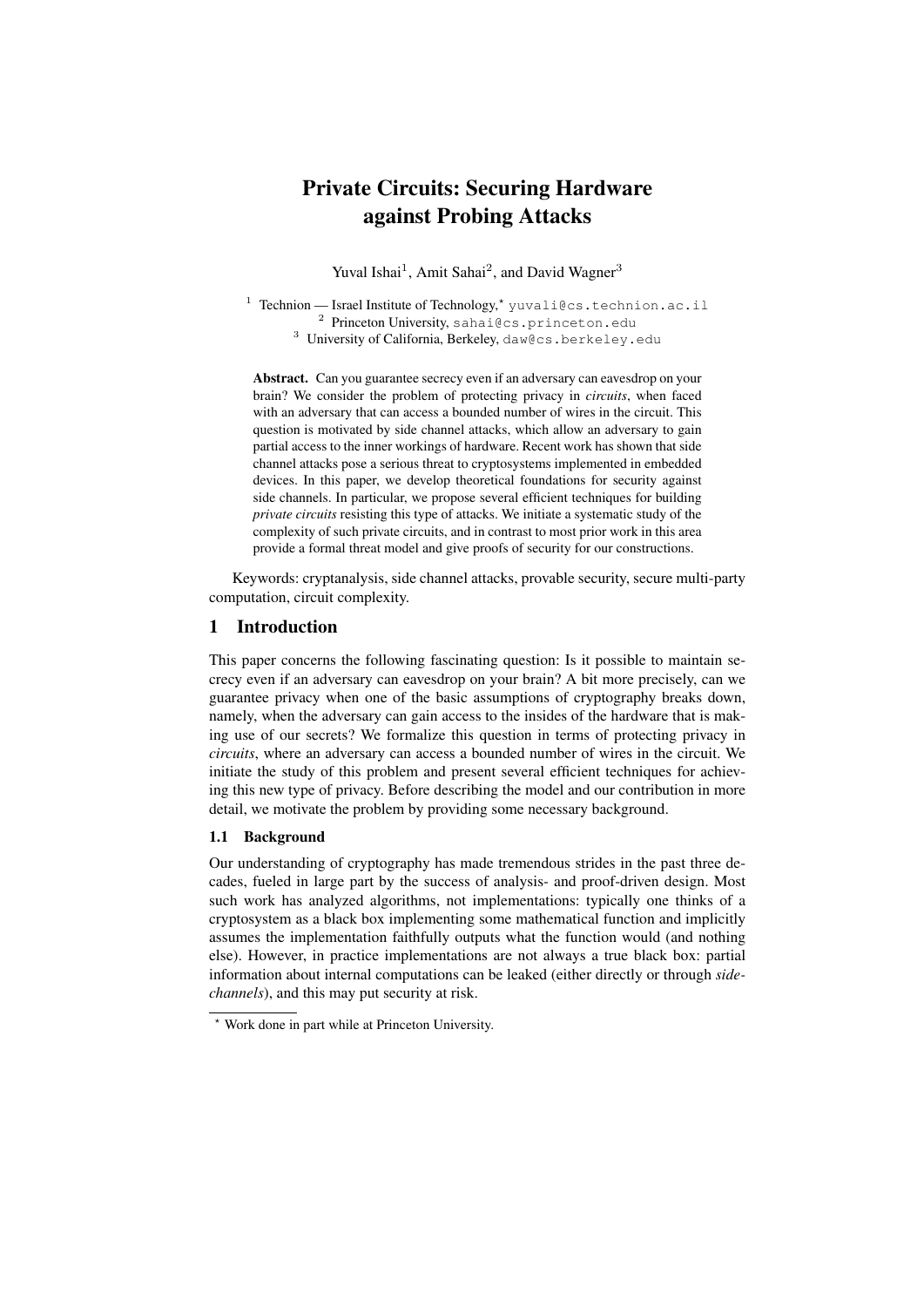This difference between implementations and algorithms has led to successful attacks on many cryptographic implementations, even where the underlying algorithm was quite sound. For instance, the power consumed during an encryption operation or the time it takes for the operation to complete can leak information about intermediate values during the computation [26, 27], and this has led to practical attacks on smartcards. Electromagnetic radiation [34, 17, 35], compromising emanations [37], crosstalk onto the power line [38, 36], return signals obtained by illuminating electronic equipment [3, 36], magnetic fields [33], cache hit ratios [25, 31], and even sounds given off by rotor machines [24] can similarly give the attacker a window of visibility on internal values calculated during the computation. Also of interest is the *probing attack*, where the attacker places a metal needle on a wire of interest and reads off the value carried along that wire during the smartcard's computation [2]. In general, side channel attacks have proven to be a significant threat to the security of embedded devices.

The failure of proof-driven cryptography to anticipate these risks comes from an implicit assumption in many<sup>4</sup> currently accepted definitions in theoretical cryptography, namely, the *secrecy assumption*. The secrecy assumption states that legitimate participants in a cryptographic computation can keep intermediate values and key material secret during a local computation. For instance, by modeling a chosen-plaintext attack on the encryption scheme E as an algorithm  $A^{E_k}$  with oracle access to  $E_k$ , we implicitly assume that the device implementing  $E_k$  outputs only  $E_k(x)$  on input x, and does not leak anything else about the computation of  $E_k(x)$ . Thus the 'Standard Model' in theoretical cryptography often takes the secrecy assumption for granted, but as we have seen, there are a bevy of ways that the secrecy assumption can fail in real systems.

One possible reaction is to study implementation techniques that ensure the secrecy assumption will always hold. For instance, we can consider adding large capacitors to hide the power consumption, switch to dual-rail logic so that power consumption will be independent of the data, shield the device in a tamper-resistant Faraday cage to prevent information leakage through RF emanations, and so on. Many such hardware countermeasures have been proposed in the literature. However, a limitation of such approaches is that, generally speaking, each such countermeasure must be specially tailored for the set of side channels it is intended to defeat, and one can only plan a defense if one knows in advance what side channels an attacker might try to exploit. Consequently, if the designer cannot predict all possible ways in which information might leak, hardware countermeasures cannot be counted on to defend reliably against side channel attacks.

This leaves reason to be concerned that hardware countermeasures may not be enough on their own to guarantee security. If the attacker discovers a new class of side channel attacks not anticipated by the system designer, all bets are off. Given the wide variety of side channel attacks that have been discovered up till now, this seems like a significant risk: As a general rule of thumb, wherever three or four such vulnerabilities are known, it would be prudent to assume that there may be another, similar but unknown vulnerability lurking in the wings waiting to be discovered. In particular, it is hard to predict what other types of side channel pitfalls might be discovered in the

<sup>&</sup>lt;sup>4</sup> This implicit assumption is definitely not universal. For instance, the field of secure multi-party computation asks for security even when some parties can be corrupted or observed.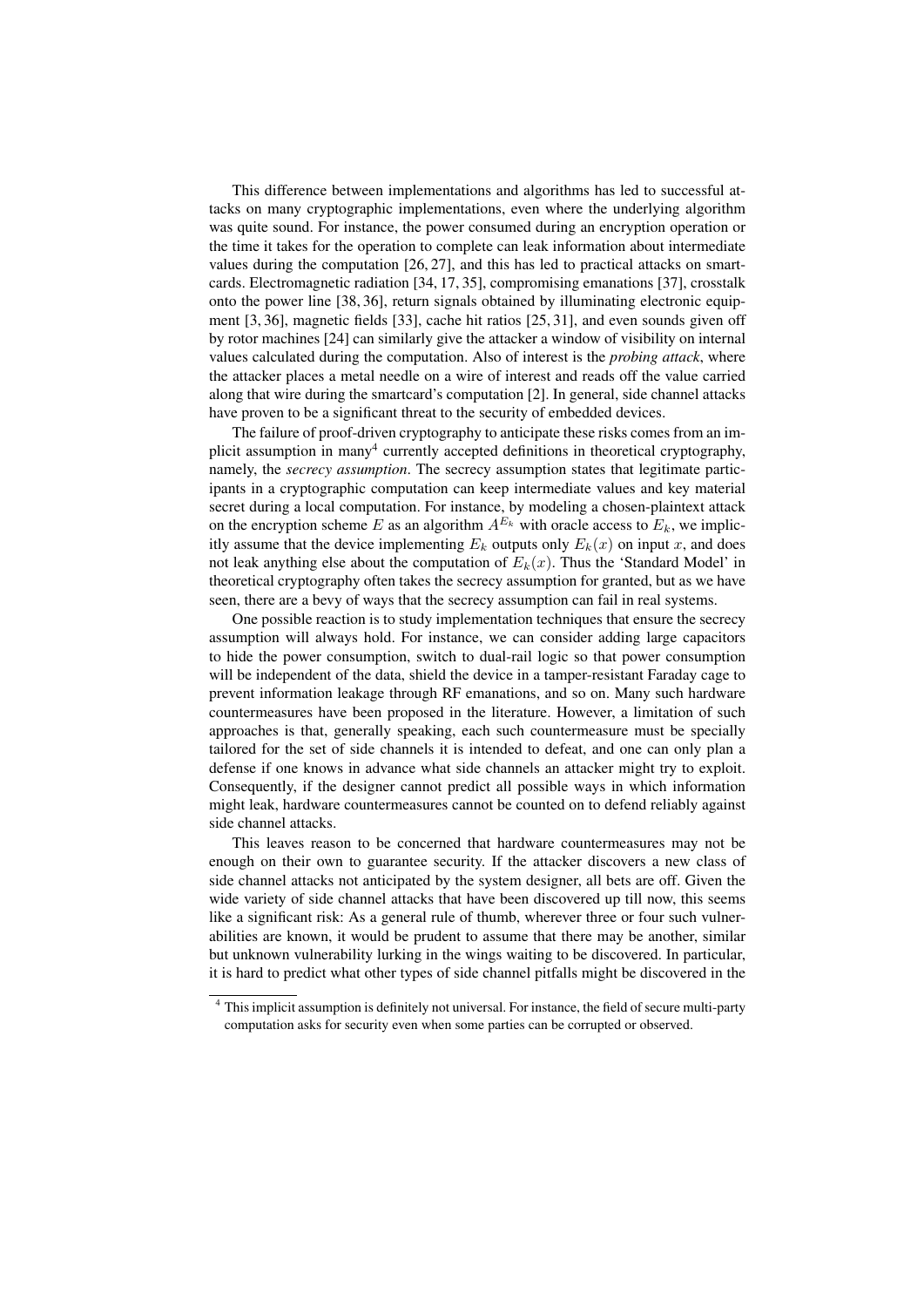future, and as a result, it is hard to gain confidence that any given implementation will be free of side channels. This is a "risk of the unknown", rather than a known risk<sup>5</sup>, and risks of the unknown are the worst kind of risks to assume. Consequently, the secrecy assumption seems optimistic, and we submit that hardware countermeasures may not be the final answer.

A different possible response is to design algorithms that, when implemented, will be inherently robust against side channel attacks. For instance, Daemen and Rijmen proposed replacing each wire of a circuit by two wires, one carrying the original bit and the other its complement [16]; Messerges proposed "data masking", where each value is split into two shares using a 2-out-of-2 secret sharing scheme [28]; Goubin and Patarin suggested a "duplication" method based on similar methods [22]; and many other proposals can be found in the literature. However, none of those schemes have been proven secure, and unsurprisingly, some have since been broken [12, 15]. This experience suggests that the field needs to be put on solid theoretical foundations. For obvious reasons, we would prefer a principled approach that has been proven secure over an ad-hoc countermeasure.

#### 1.2 Our Contribution

In this paper, we take on this challenge. Working in the context of Boolean circuits, we show how to implement cryptosystems (or any algorithm) in a way that can tolerate the presence of a large class of side channel attacks without loss of security. In particular, we show how to transform any circuit implementing some cryptographic algorithm into another, larger circuit that implements the same functionality but that will remain secure even if the attacker can observe up to any  $t$  internal bits produced during the computation within one clock cycle.

As a result, our constructions provide a generic defense against probing attacks. They are generic in the sense that we defend against a large class of attacks. To defend against information leakage, we do not need to know how the information might leak; rather, we only need to predict how much information might leak or at what rate. Our constructions are also generic in the sense that they apply to any cryptosystem of interest: rather than trying to secure just, say, AES encryption, we show that any circuit whatsoever can be made robust against probing attacks.

Also, we emphasize that our constructions are provably secure. We develop a formal model of the adversary, propose definitions of security against probing attacks, and prove that our constructions meet these definitions. This puts the field on a principled theoretical footing and removes fears that our proposals might be broken by cryptanalysis.

OUR MODEL. Ideally, we would like to achieve security against an all-powerful attacker, *i.e.* one that can observe every internal value produced during the computation. However, this task is generally impossible to achieve, as follows from the impossibility of obfuscation [4]. Instead, we settle for achieving security against adversaries that are limited in their power to observe the computation. There are many ways we could consider limiting the adversary, but in this paper we choose a simple metric: a t-limited adversary is one that can observe at most  $t$  wires of the circuit within a certain time

 $<sup>5</sup>$  We thank Mark Miller for introducing us to this turn of phrase.</sup>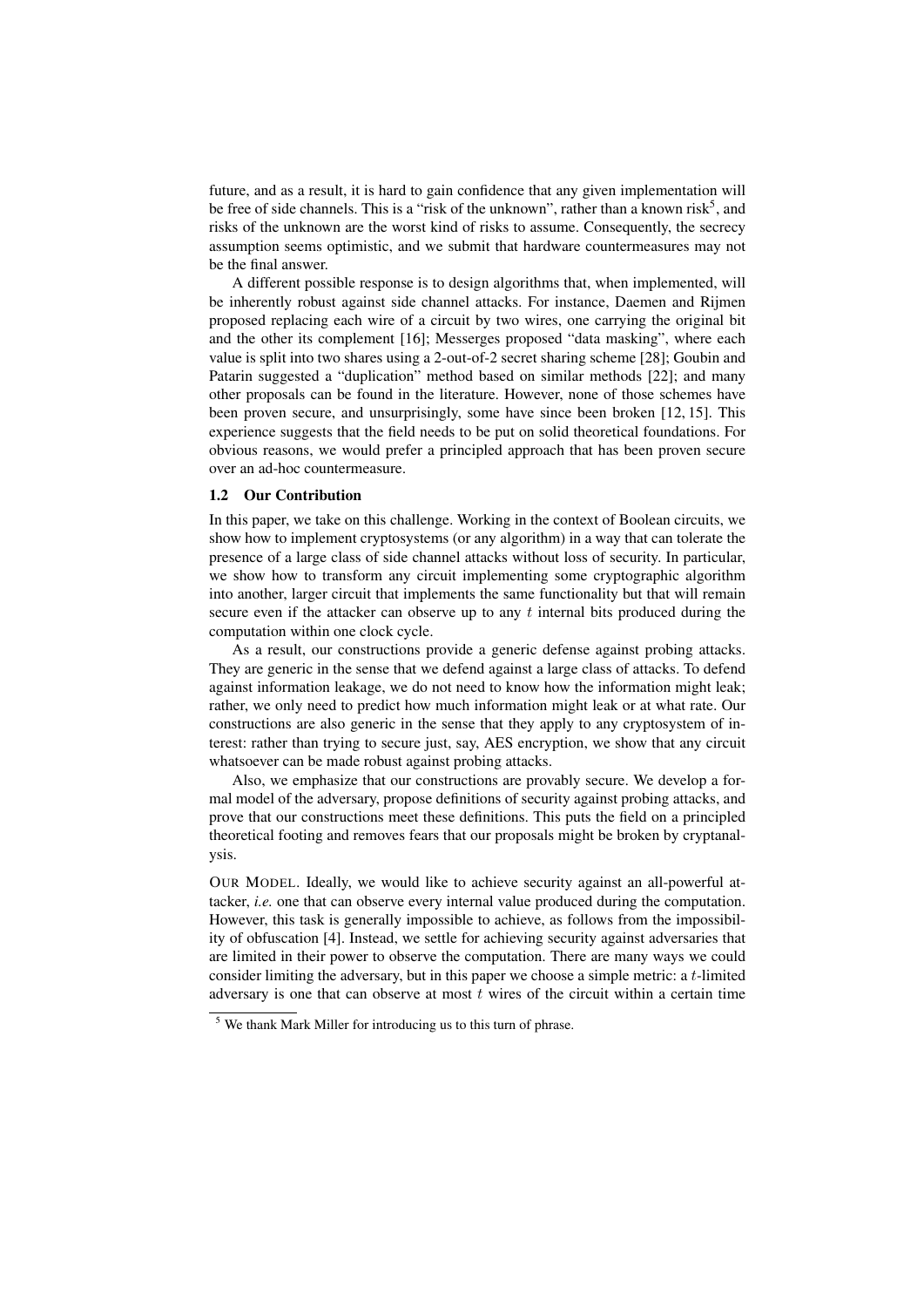|                         | Applies to Privacy type                   | Size                                                 |    | Sec. Comments                              |
|-------------------------|-------------------------------------------|------------------------------------------------------|----|--------------------------------------------|
| any circuit perfect     |                                           | $ O(nt^2) $                                          |    | §4 our basic scheme                        |
|                         | <b>PRG</b> circuits computational $O(nt)$ |                                                      |    | §6 only applies to pseudorandom generators |
|                         |                                           | any circuit computational $O(nt^2) + \tilde{O}(t^3)$ |    | §6 derandomized version of basic scheme    |
| any circuit statistical |                                           | $\tilde{O}(nt)$                                      | §5 |                                            |
| any circuit statistical |                                           | $ \tilde{O}((w+t)d) $                                |    | §5 layered circuit of width w and depth d  |

**Table 1.** A summary of our main results. Here *n* denotes the size of the original circuit and t the number of adversarial probes we wish to tolerate. All uses of  $O($ ) notation hide small constants. We use  $\tilde{O}()$  to hide large constants, polylogarithmic factors, or polynomials in a security parameter.

period (such as during one clock cycle).<sup>6</sup> We believe this is a reasonable restriction, as most side channels give the attacker only partial information about the computation. In particular, in probing attacks the cost of micro-probing equipment is directly related to the number of needles one can manipulate at one time—a station with five probes is considerably more expensive than one with only a single probe—and so an attacker is limited in the number of wires that can be observed at any one time. Consequently, the value  $t$  is a good measure of the cost of a probing attack. We refer the reader to Section 2 for a more detailed treatment of the model, in particular for the useful case of *stateful* circuits which carry state information from one invocation to the next.

Our model can be compared to that of Chari, et al., who took a first step by analyzing k-out-of-k secret sharing in a model where the attacker can obtain a noisy view of all circuit elements [12], with applications to security against power analysis. That work, however, did not provide security against probing attacks or other side channels where the attacker can view any t wires of his choosing, and our constructions are quite different from theirs. Also of relevance are works on exposure-resilient functions and all-or-nothing transforms (e.g. [9]), which attempt to efficiently secure *storage* (but not computation) against probing attacks, and work on oblivious RAM (cf. [21]) aimed at protecting *software* by hiding the access pattern of a (trusted) CPU.

MPC ON SILICON? There is an interesting relation between the problem we study and that of secure multi-party computation (MPC). In some sense, our contribution may be viewed as a novel application of MPC techniques to the design of secure hardware. We would like to stress, however, that our focus and goals are quite different from the traditional ones in the MPC literature, and that our main results are not derived from state-of-the-art results in this area. We refer the reader to Appendix A for a detailed discussion of the relation between our problem and the MPC problem.

OUR RESULTS. Our basic results are as follows. We show that any circuit with  $n$  gates can be transformed into a circuit of size  $O(nt^2)$  that is perfectly secure against all probing attacks leaking up to  $t$  bits at a time (see Section 4). This general transformation increases circuit size by a factor of  $O(t^2)$ , but for some specific cryptosystems we can

 $6$  By default, we allow the adversary to adaptively move its t probes between time periods, but not *within* a time period. See Section 2 for more details.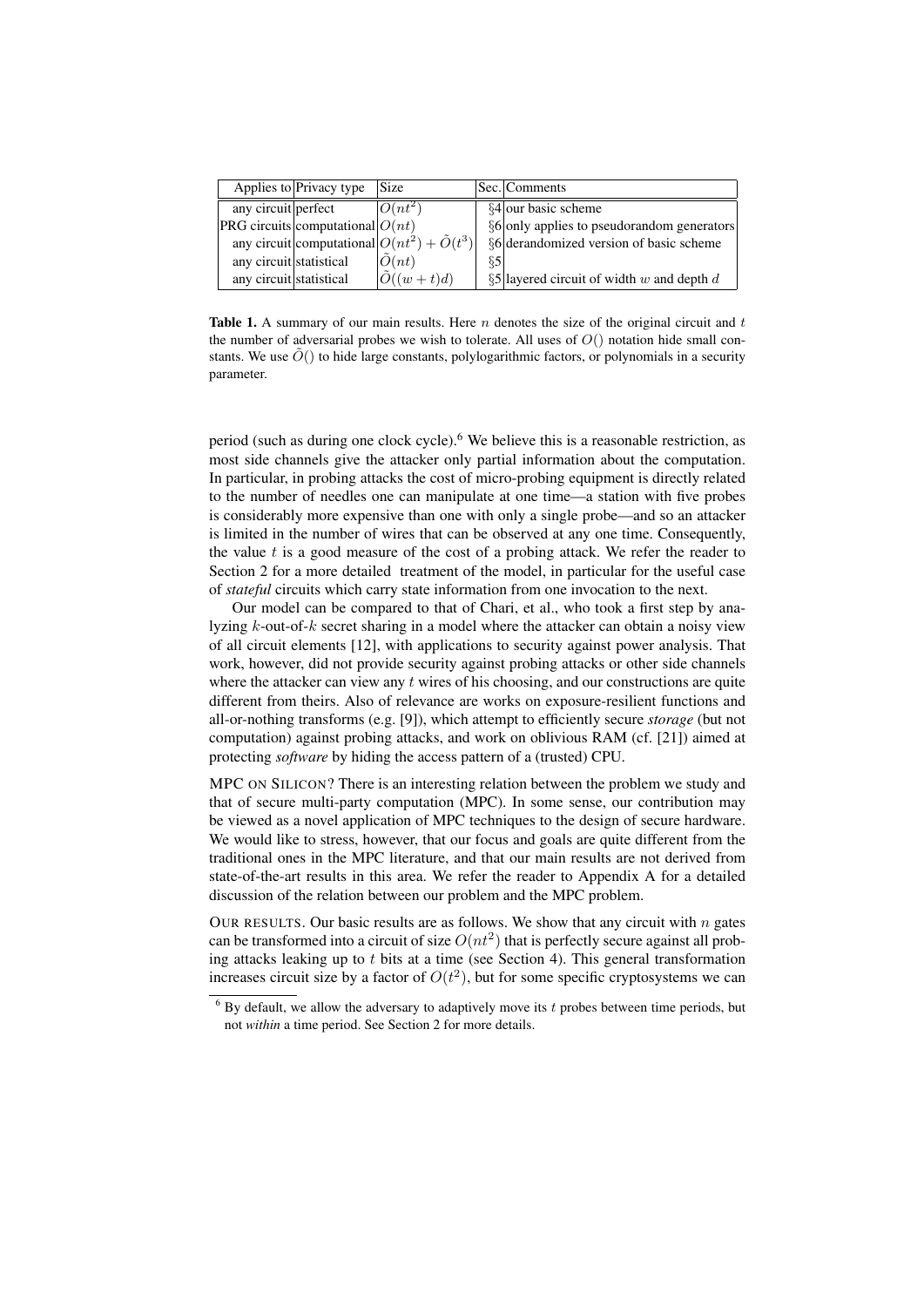do better. For PRG's, we can find constructions that yield an  $O(nt)$  transformed circuit size, rather than  $O(nt^2)$  (Section 6). Finally, we present statistically private transformations which significantly improve the asymptotic efficiency of previous constructions, but whose concrete efficiency becomes better only when  $t$  is quite large. See Table 1 for a summary of the main results. Additional results, such as a trading circuit size for increased latency, will be included in the full version of this paper.

We do not know how practical our constructions will be. However, our results already show that the cost of security is not too high. Since many cryptosystems can be implemented quite efficiently in hardware (e.g.,  $n \approx 10^3$  or  $10^4$  gates), and since our use of big- $O($ ) notation typically does not hide any large constants, it seems that security using our techniques is within the reach of modern systems. We leave a more thorough performance analysis to others.

#### 2 Definitions

Circuits. We will examine probing attacks in the setting of Boolean circuits. A *deterministic circuit* C is a directed acyclic graph whose vertices are Boolean gates and whose edges are wires. We will assume without loss of generality that every gate has fan-in at most 2 and fan-out at most 3. A *randomized circuit* is a circuit augmented with random-bit gates. A *random-bit gate* is a gate with fan-in 0 that produces a random bit and sends it along its output wire; the bit is selected uniformly and independently of everything else afresh for each invocation of the circuit.

The size of a circuit (usually denoted by n) is defined as the number of gates and its depth is the length of the longest path from an input to an output. We will sometimes consider a width-w depth-d *layered* circuit, where the underlying graph is a depth-d layered graph with at most  $w$  wires connecting two adjacent layers.

A *stateful circuit* is a circuit augmented with memory cells. A *memory cell* is a stateful gate with fan-in 1: on any invocation of the circuit, it outputs the previous input to the gate, and stores the current input for the next invocation. Thus, memory cells act as delay elements. We extend the usual definition of a circuit by allowing stateful circuits to possibly contain cycles, so long as every cycle traverses at least one memory cell. When specifying a stateful circuit, we must also specify an initial state for the memory cells. When C denotes a circuit with memory cells and  $s<sub>0</sub>$  an initial state for the memory cells, we write  $C[s_0]$  for the circuit C with memory cells initially filled with  $s_0$ . Stateful circuits can also have external input and output wires. For instance, in an AES circuit the internal memory cells contain the secret key, the input wires a plaintext, and the output wires produce the corresponding ciphertext.

We define two distinct notions of security, for stateless and stateful circuits. While we view the stateful model as more interesting from an application point of view, the stateless model is somewhat cleaner and solutions for this model are used as the basis for solutions for the stateful model.

Privacy for stateful circuits. Let T be an efficiently computable *randomized* algorithm mapping a (stateful) circuit  $C$  along with an initial state  $s_0$  to a (stateful) circuit  $C'$  along with an initial state  $s'_0$ . We say that T is a *t-private stateful transformer* if it satisfies soundness and privacy, defined as follows: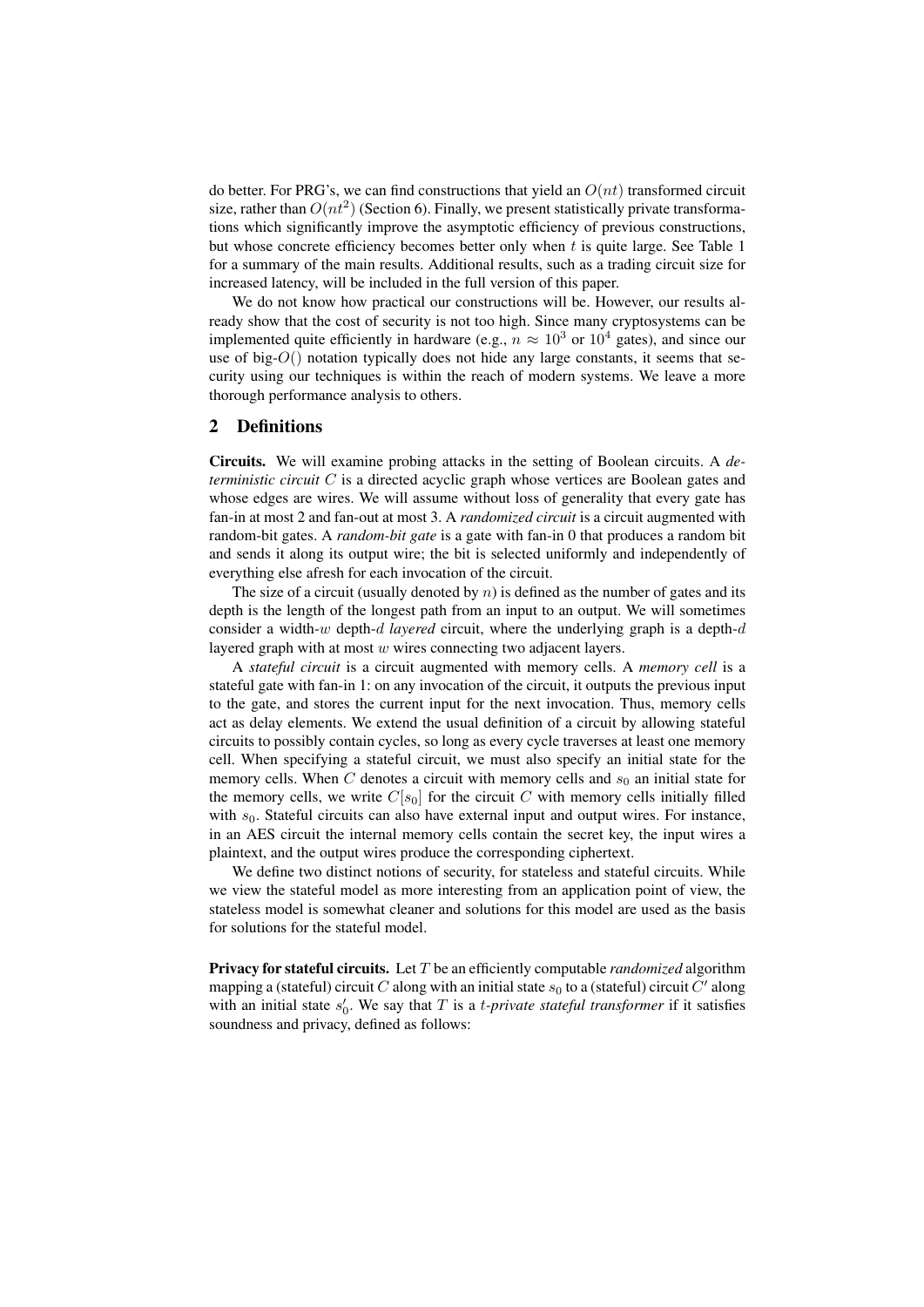SOUNDNESS. The input-output functionality of C initialized with  $s_0$  is indistinguishable from that of  $C'$  initialized with  $s'_0$ . This should hold for any sequence of invocations on an arbitrary sequence of inputs. In other words,  $C[s_0]$  and  $C'[s'_0]$  are indistinguishable to an *interactive* distinguisher.

PRIVACY. We require that C' be private against a t-limited interactive adversary. Specifically, the adversary is given access to  $C'$  initialized with  $s'_0$  as its internal state. Then, the adversary may invoke  $C'$  multiple times, adaptively choosing the inputs based on the observed outputs. Prior to each invocation, the adversary may fix an arbitrary set of  $t$  internal wires to which it will gain access in that invocation. We stress that while this choice may be adaptive between invocations, i.e., may depend on the outputs and on wire values observed in previous invocations, the adversary is assumed to be too slow to move its probes while the values propagate through the circuit.<sup>7</sup> To define privacy against such a t-limited adversary, we require the existence of a *simulator* which can simulate the adversary's view using only a black-box access to  $C'$ , i.e., without having access to any internal wires.<sup>8</sup>

Note that randomization is vital for stateful transformers, for otherwise it is impossible to hide the initial state from the adversary. However, apart from the (trusted) randomized initialization, the circuit  $C'$  may be deterministic.

We distinguish between three types of transformers: *perfect, statistical,* and *computational*, corresponding to the quality of indistinguishability in the soundness requirement and the type of emulation provided by the simulator. For the latter two types of security, we assume that T is also given a *security parameter* k in terms of which the indistinguishability is defined and the complexity of  $T$  is measured.

Privacy for stateless circuits. In contrast to the stateful case, where inputs and outputs are considered public and it is only the internal state that is hidden, privacy for stateless circuits should keep both inputs and outputs hidden in every invocation. To make this possible, we allow the use of a randomized *input encoder* I and an *output decoder* O, a pair of circuits whose internal wires cannot be probed by the adversary. Both I and O should be independent of the circuit  $C$  being transformed, and will typically require a small number of gates to compute. Thus, they may be thought of as being implemented by expensive tamper-resistant hardware components. A private stateless transformer can now be defined similarly to the stateful case.

Let T be an efficiently computable *deterministic* function mapping a stateless circuit  $C$  to a stateless circuit  $C'$ , and let  $I, O$  be as above. We say that  $(T, I, O)$  is a *t-private stateless transformer* if it satisfies soundness and privacy, defined as follows:

SOUNDNESS. The input-output functionality of  $O \circ C' \circ I$  (i.e., the iterated application of  $I, C', O$  in that order) is indistinguishable from that of  $C$ . Note that in the deterministic case this implies functional equivalence.

<sup>7</sup> Most of our constructions are in fact secure even against a fully adaptive adversary, that can also move its probes *within* an invocation, as long as the total number of probes in each invocation does not exceed t.

 $8 \text{ In a case where } C \text{ is randomized, the adversary's view should be simulated jointly with the$ circuit's outputs. This is necessary to capture information learned about the outputs.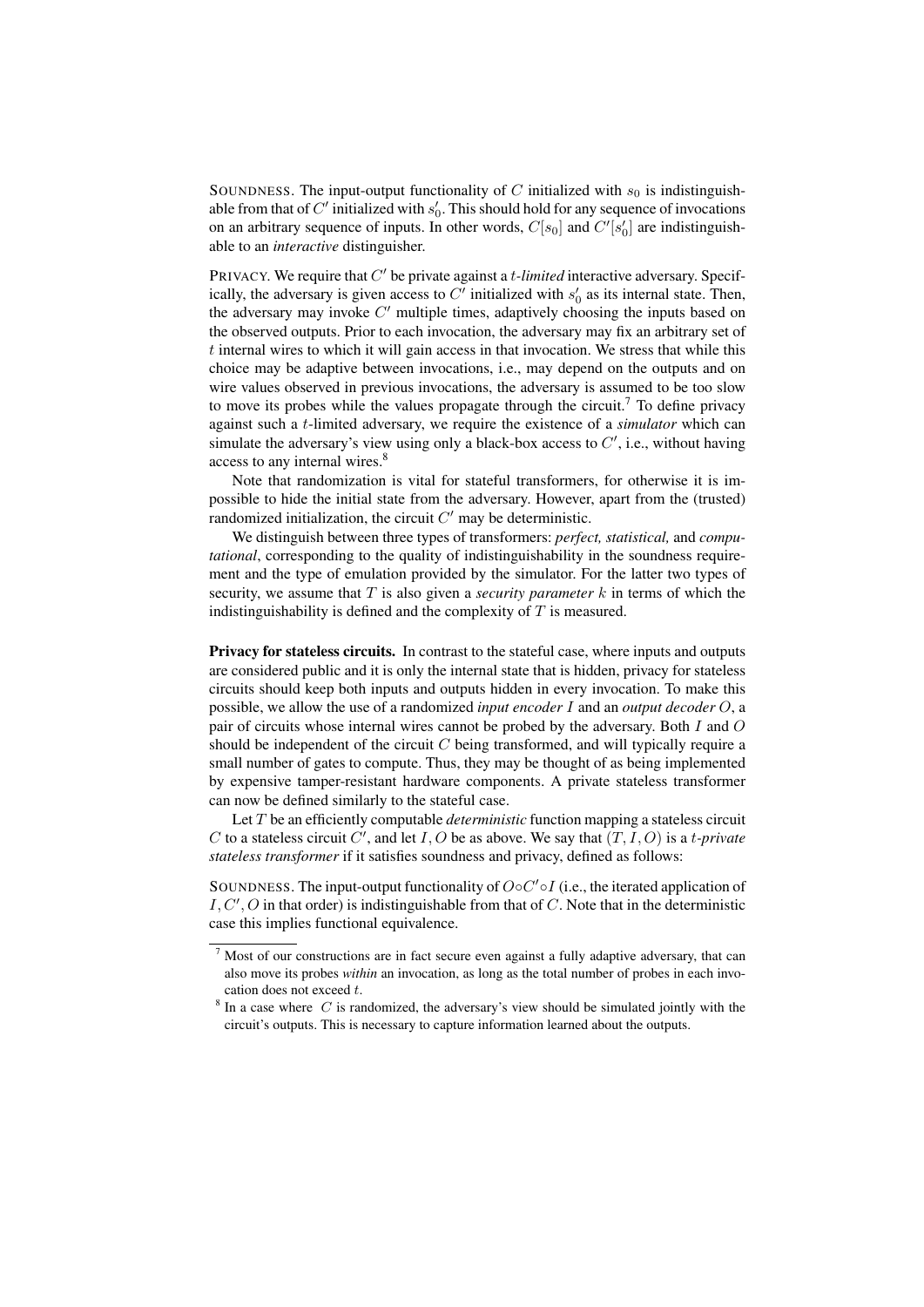PRIVACY. We require that the view of any t-limited adversary, which attacks  $O \circ C' \circ I$ by probing at most  $t$  wires in  $C'$ , can be simulated from scratch, i.e. without access to any wire in the circuit. As in the stateful case, the identity of the probed wires has to be chosen in advance by the adversary.

# 3 Perfect Privacy for Stateless Circuits

In this section we present our first construction for protecting privacy in stateless circuits. In the next section we will show how to use this to achieve protection for the more useful model of stateful circuits, where the contents of memory are to be protected.

Similarly to interactive protocols for secure multi-party computation (e.g., [6, 20]), our construction makes use of a simple secret-sharing scheme. The new twist in the circuit setting is that the atomic unit of information observable by the adversary is any *intermediate* computation rather than an entire party in the protocol setting. We achieve our result through a careful choice of intermediate computations, which allows us to obtain privacy without losing efficiency. The constants involved in the result we present here are quite small, and this construction may be of practical value. We now establish:

Theorem 1. *There exists a perfectly* t*-private stateless transformer* (T, I, O) *such that* T *maps any stateless circuit* C *of size* n *and depth* d *to a randomized stateless circuit of size*  $O(nt^2)$  *and depth*  $O(d \log t)$ *.* 

*Proof.* For simplicity, we focus on the case that  $C$  is deterministic. We start by describing the construction of the transformer  $(T, I, O)$ . Let<sup>9</sup>  $m = 2t$ .

INPUT ENCODER I: Each binary input x is mapped to  $m + 1$  binary values: First, m random binary values  $r_1, \ldots, r_m$  are chosen using m random-bit gates. The encoding is then these m random values together with  $r_{m+1} = x \oplus r_1 \oplus \cdots \oplus r_m$ . The circuit I computes the encoding of each input bit independently in this way.

OUTPUT DECODER O: Corresponding to each output bit of C will be  $m + 1$  bits  $y_1, \ldots, y_{m+1}$  produced by  $T(C)$ . The associated output bit of C computed by O will be  $y_1 \oplus \cdots \oplus y_{m+1}$ .

CIRCUIT TRANSFORMER  $T$ : Assume without loss of generality that the circuit  $C$  consists of only NOT and AND gates. We will construct a transformed circuit  $C'$ , maintaining the invariant that corresponding to each wire in C will be  $m + 1$  wires in C' carrying an additive  $m + 1$  out of  $m + 1$  secret sharing of the value on that wire of C. The circuit  $C'$  is obtained by transforming the gates of  $C$  as follows.

For a NOT gate acting on a wire w, we merely take the  $m + 1$  wires  $w_1, \ldots, w_{m+1}$ associated with  $w$  in  $C'$ , and put a NOT gate on  $w_1$ .

Consider an AND gate in  $C$  with inputs  $a, b$  and output  $c$ . In  $C'$ , we will have corresponding wires  $a_1, \ldots, a_{m+1}$  and  $b_1, \ldots, b_{m+1}$ . Recall that  $a = \sum_i a_i \bmod 2$ and  $b = \sum_i b_i \bmod 2$ . Thus  $c = (a \bmod b) = \sum_{i,j} a_i b_j \bmod 2$ . The difficulty is in computing shares of  $c$  by grouping together elements from the summation so that  $t$ intermediate values do not reveal any information to the adversary. We now describe our

<sup>&</sup>lt;sup>9</sup> Note that there is a way to slightly modify this construction which requires  $m = t$  instead of  $m = 2t$ . See below.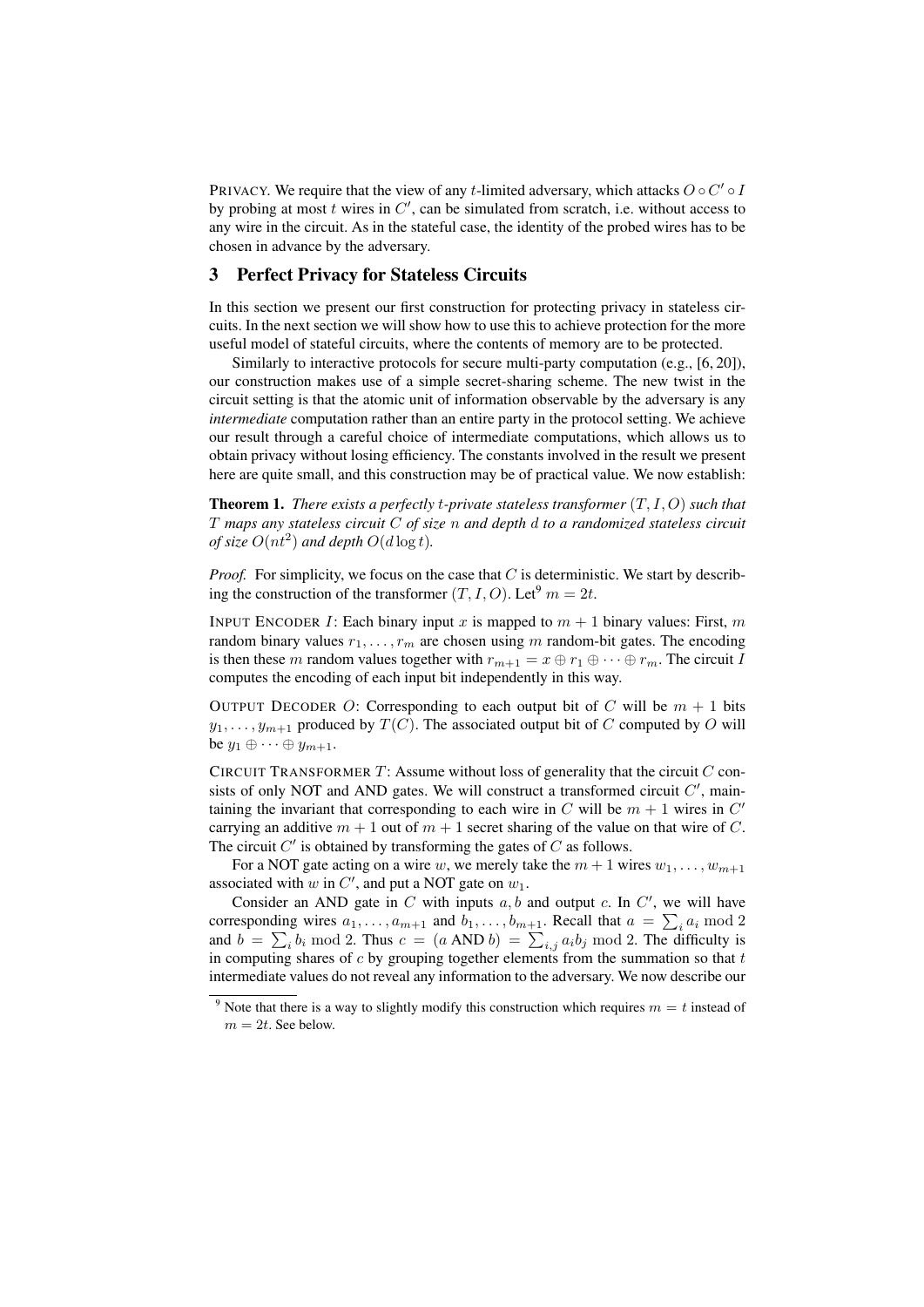technique for doing so: In the transformation of this gate, we first compute intermediate values  $z_{i,j}$  for  $i \neq j$ . For each  $1 \leq i < j \leq m+1$ , we introduce a random-bit gate producing a random bit  $z_{i,j}$ . Then we compute  $z_{j,i} = (z_{i,j} \oplus a_i b_j) \oplus a_j b_i$ . Note that individually each  $z_{i,j}$  is distributed uniformly, but any pair  $z_{i,j}$  and  $z_{j,i}$  depend on  $a_i$ ,  $a_j, b_i$ , and  $b_j$ . Now, we compute the output bits  $c_1, \ldots, c_m$  in  $\tilde{C}'$  of this AND gate in C as

$$
c_i=a_ib_i\oplus\bigoplus_{j\neq i}z_{i,j}.
$$

In this way, each AND gate in C is expanded to a "gadget" of  $O(m^2)$  gates in C', and the gadgets in  $C'$  are connected in the same way that the AND gates of  $C$  are connected. The resulting circuit, call it  $C'$ , is the transformed version of  $C$  produced by T: *i.e.*, we define  $T(C) = C'$ , with C' as above. This completes the description of T.

Clearly, this construction preserves the functionality of the original circuit. To prove t-privacy, we must show how to simulate the view of the t-limited adversary without knowing the input values for C. The simulation will proceed by running the adversary, and providing it with answers to its  $t$  queries. We will show that the distribution of answers our simulation provides is *identical* to the distribution the adversary would obtain in a real attack on  $C'$ .

The simplest description of the simulator is just this: Answer all adversary queries based on the evaluation of the circuit  $C'$  when fed uniform and independent bits as input. In order to prove that this simulation works, we give a different description of the simulator. We first describe the simulator for a circuit  $C$  consisting of a single AND gate, and then extend the proof and simulation to the general case.

SIMULATION FOR A SINGLE GATE. Let  $C'$  be the transformed circuit, consisting of a single gadget, with input wires  $\{a_i\}$  and  $\{b_i\}$ , and outputs  $\{c_i\}$ . Recall that in a true evaluation of C', the  $a_i$ 's and  $b_i$ 's are additive secret shares with the property that any m shares from the  $a_i$ 's are distributed as uniform independent random bits, and similarly for the  $b_i$ 's. We will argue that a perfect simulation of the adversary's query responses is possible based on knowledge of m or fewer shares from the  $a_i$ 's and the  $b_i$ 's. Since such a collection of shares is distributed uniformly, this will establish our result.

Suppose an adversary corrupts wires  $w_1, \ldots, w_t$  in C'. We will define a set  $I \subset$  $[m+1]$  of indices such that the joint distribution of values assigned to the wires  $w_h$ (for any specific inputs a and b to the original circuit C) can be perfectly and efficiently simulated given the values of  $a|_I := (a_i)_{i \in I}$  and  $b|_I$ . As mentioned above, the values  $a|_I$  and  $b|_I$ , in turn, can be perfectly simulated by picking them uniformly and independently at random, as long as  $|I| \leq m$ . Hence, it suffices to describe a procedure for constructing the set I and simulating the values of the t corrupted wires  $w_h$  given  $a|_I$ and  $b|_I$ . We describe such a procedure now.

- 1. Initially, I is empty and all  $w<sub>h</sub>$  are unassigned.
- 2. For every wire  $w_h$  of the form  $a_i, b_i, a_i b_i, z_{i,j}$  (for any  $i \neq j$ ), or a sum of values of the above form (including  $c_i$  as a special case), add i to I. Note that this covers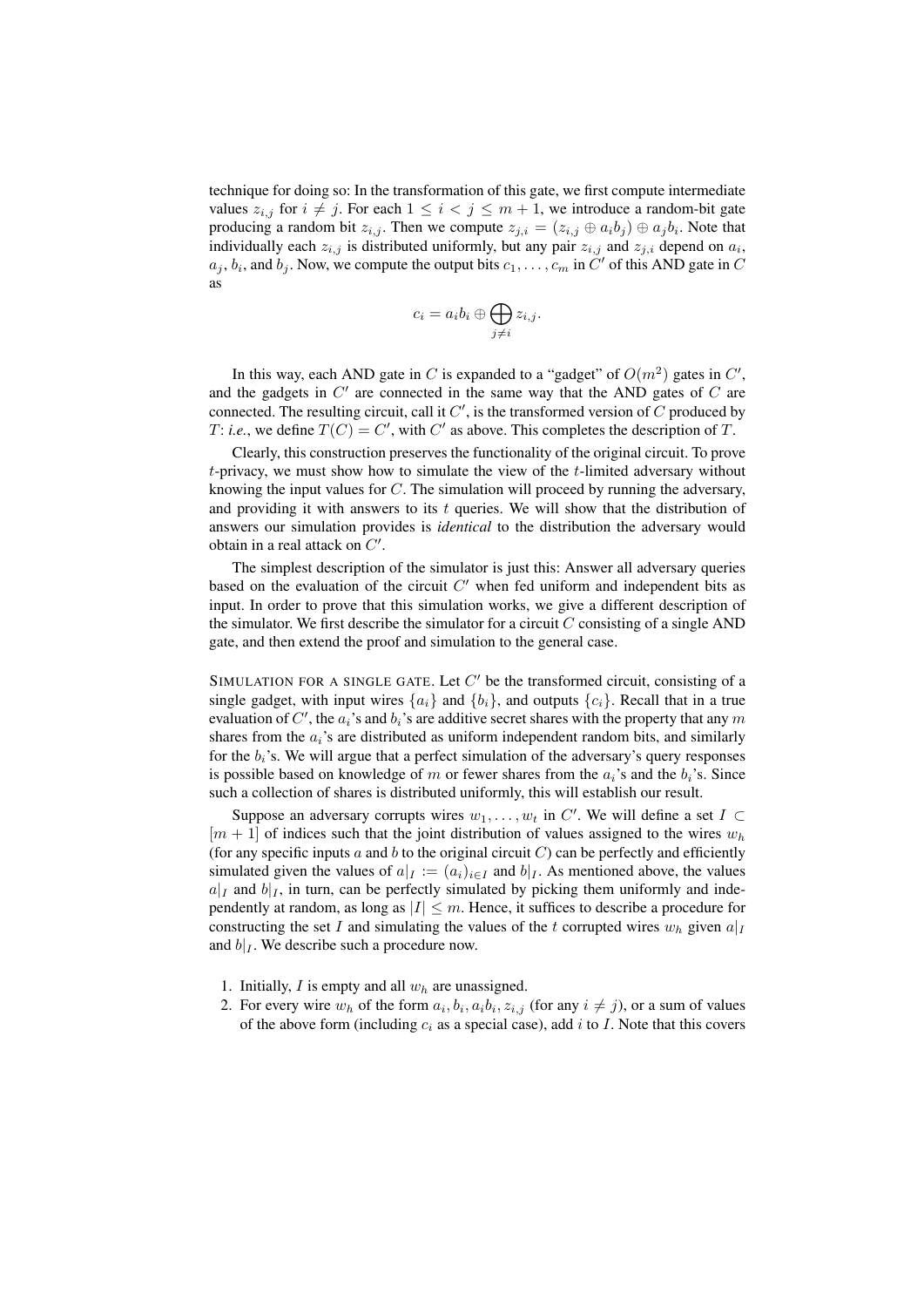all wires in C' except for wires corresponding to  $a_i b_j$  or  $z_{i,j} \oplus a_i b_j$  for some  $i \neq j$ . For such wires, add both i and j to  $I^{10}$ .

- 3. Now that the set I has been determined—and note that since there are at most  $t$ wires  $w_h$ , the cardinality of I can be at most  $m = 2t$ —we show how to complete a perfect simulation of the values on  $w_h$  using only the values  $a|_I$  and  $b|_I$ . Assign values to the  $z_{i,j}$  as follows:
	- If  $i \notin I$  (regardless of j), then  $z_{i,j}$  does not enter into the computation for any  $w<sub>h</sub>$ . Thus, its value can be left unassigned.
	- If  $i \in I$ , but  $j \notin I$ , then  $z_{i,j}$  is assigned a random independent value. Analysis: Note that if  $i < j$  this is what would have happened in the real circuit C'. If  $i > j$ , however, we are making use of the fact that by construction,  $z_{j,i}$ will never be used in the computation of any  $w_h$ . Hence we can treat  $z_{i,j}$  as a uniformly random and independent value.
	- If both  $i \in I$  and  $j \in I$ , then we have access to  $a_i, a_j, b_i$ , and  $b_j$ . Thus, we compute  $z_{i,j}$  and  $z_{j,i}$  exactly as they would have been computed in the actual circuit  $C'$ ; *i.e.*, one of them (say  $z_{j,i}$ ) is assigned a random value and the other  $z_{i,j}$  is assigned  $z_{j,i} \oplus a_i b_j \oplus a_j b_i$ .
- 4. For every wire  $w_h$  of the form  $a_i, b_i, a_i b_i, z_{i,j}$  (for any  $i \neq j$ ), or a sum of values of the above form (including  $c_i$  as a special case), we know that  $i \in I$ , and all the needed values of  $z_{i,j}$  have already been assigned in a perfect simulation. Thus,  $w_h$ can be computed in a perfect simulation.
- 5. The only types of wires remaining are  $w_h = a_i b_j$  or  $w_h = z_{i,j} \oplus a_i b_j$ . But by Step 2, both  $i, j \in I$ , and by Step 3,  $z_{i,j}$  has been assigned, thus the value of  $w_h$  can be simulated perfectly.
- 6. Note that all  $c_i$  values for  $i \in I$  can be simulated perfectly by the argument above. This completes the simulation and the argument of correctness.

SIMULATION FOR A GENERAL CIRCUIT. The simulation for a general transformed circuit  $C'$  proceeds very similarly to the above. First, examining each gadget  $g$  in  $C'$ , we compute the set I. Note that since a total of  $t$  wires can be corrupted throughout the circuit  $C'$ , the size of the set I will still be bounded by m. Next we perform the simulation as above, working our way from the inputs of  $C'$  to the outputs. Note that by the observation in Step 6 above, we maintain the invariant that for each gadget  $q$ , the shares of the inputs to  $q$  with indices belonging to  $I$  are perfectly simulated. Thus, inductively, the values of all corrupted wires in  $C'$  are simulated perfectly.

RE-RANDOMIZED OUTPUTS. We observe that as long as every output of  $C'$  has passed through one AND gadget (if this is not the case, we can artificially AND an output bit with itself), then for each original output bit, the encoded outputs are  $m$ -wise independent even given the entire encoding of the inputs. This can be used to prove that the

<sup>&</sup>lt;sup>10</sup> We note that by changing the construction slightly, namely by computing  $(a_i + r)b_j$  and  $rb_j$ where  $r$  is a fresh random value, we could have avoided increasing  $I$  by 2 indices rather than just 1 for any single wire observed by the adversary. This would have allowed us to choose  $m = t$  rather than  $m = 2t$  as we have chosen now.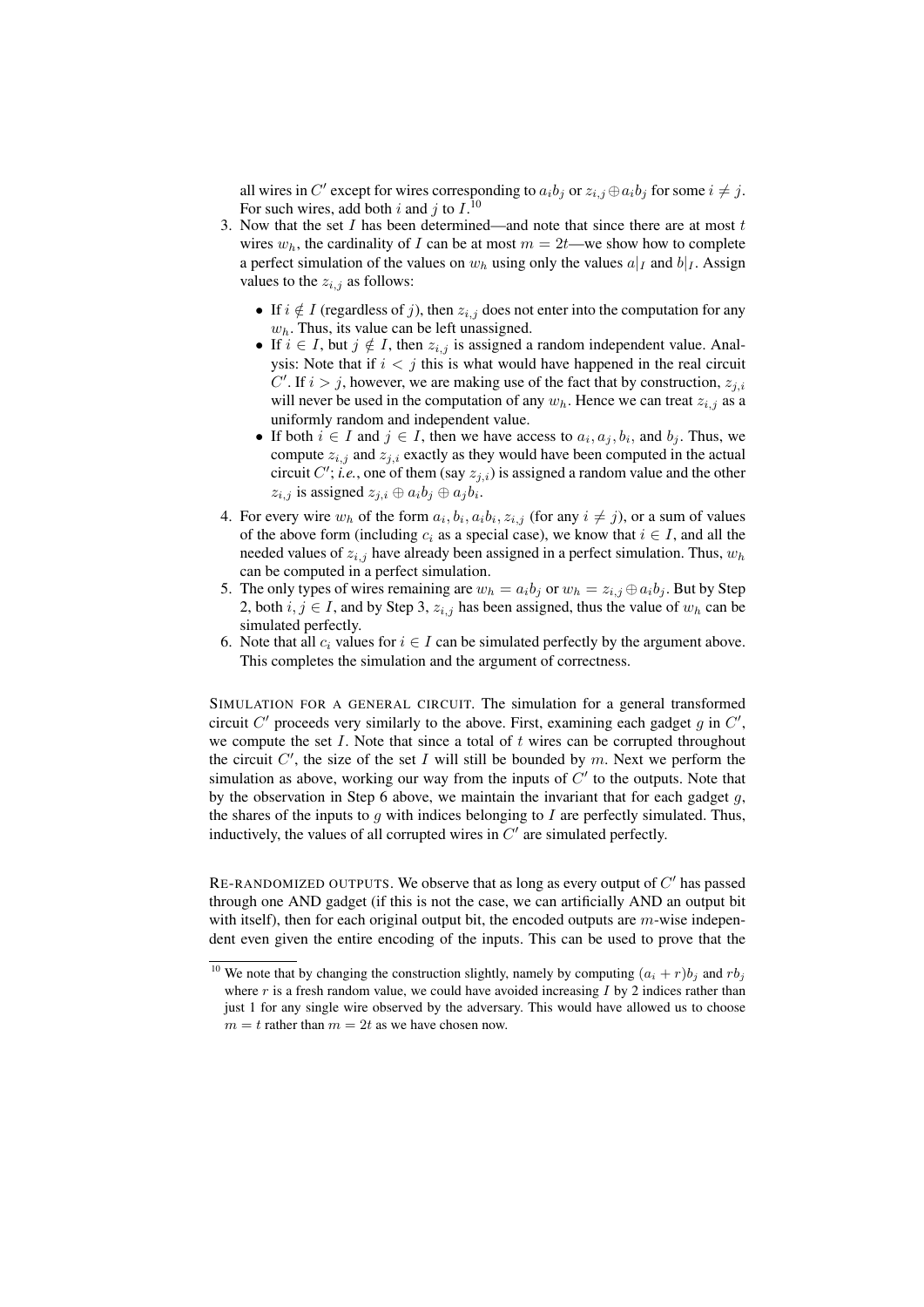construction is in fact secure against a stronger type of adversary who may observe at most t' wires in *each gadget*, where  $t' = \Omega(t)$ .<sup>11</sup>

IMPROVEMENT IN RANDOMNESS USE. In the conference proceedings version of this paper, it was incorrectly<sup>12</sup> claimed that the same randomness (*i.e.*, the choices of  $z_{i,j}$ for  $i < j$ ) could be used in all the gadgets of the above construction, reducing the number of random bits to  $O(t^2)$ . Instead, the randomness complexity can be reduced to  $poly(t, \log |C|)$  by following the approach of [11] for reducing the randomness complexity in MPC protocols via limited independence. Concretely, this is done by first modifying the above construction of  $C'$  so that the values of each t wires in  $C'$  depend on at most  $\ell = \text{poly}(t)$  randomness gates. Then, the  $O(|C'|)$  randomness gates can be emulated by a "locally random" low entropy source obtained by taking the exclusive-or of  $t + 1$  independent outputs of an  $\ell$ -wise independent pseudorandom generator. We leave open the question of obtaining tighter bounds on the randomness complexity of private circuits.

UNPROTECTED INPUTS AND OUTPUTS. We have described the construction above for protecting *all* inputs and outputs. It is easy to modify the construction so that certain inputs and outputs are unencoded, and may be observed by both the adversary and the simulator. This is useful in the stateful model, discussed next.

# 4 Perfect Privacy for Stateful Circuits

In this section we show how to achieve privacy in the stateful model, as defined in Section 2. This model is perhaps much more natural and realistic than the stateless model we considered in the previous section; however, as we show below, achieving privacy in this model is easy once privacy has been achieved in the stateless model.

Our goal is to transform a stateful circuit  $C$  into a t-private stateful circuit  $C'$  by using a privacy transformer for the stateless case. We now describe the construction. Recall that a stateless privacy transformer must encode the input in some way; we assume that the output is encoded using the same encoding. We also assume that the stateless transformer enjoys the *re-randomized outputs* property, namely that the output encoding for each original output bit is t-wise independent even given all encodings of input bits. Let us refer to the encoding of the stateless transformer as  $E_t(x)$ , where t is the privacy threshold of the stateless transformer, and  $x$  is the input being transformed. We represent each memory cell in  $C$  using the same representation. Relying on our stateless transformer as a building block, a stateful transformer  $T = (T_C, T_s)$  can proceed as follows. The memory x of C is stored in C' in encoded form  $E_{2t}(x)$ .<sup>13</sup> C' will work by considering the transformed memory  $E_{2t}(x)$  as an input to the original circuit  $C$ , which is transformed using the stateless  $2t$ -privacy transformation. We also modify

<sup>&</sup>lt;sup>11</sup> The ratio between t and t' depends on the maximal fan-out of C (which we fixed to 3 by default). This dependence can be eliminated by slightly modifying the construction.

<sup>&</sup>lt;sup>12</sup> We thank Jean-Sebastien Coron for pointing out this error.

<sup>&</sup>lt;sup>13</sup> Note that the use of 2t as a threshold is critical, since the adversary could observe t bits of the inputs to the memory at the end of one clock cycle, and then another  $t$  bits of the outputs of the memory in the next clock cycle; in this way the adversary would observe 2t bits of the state of the memory.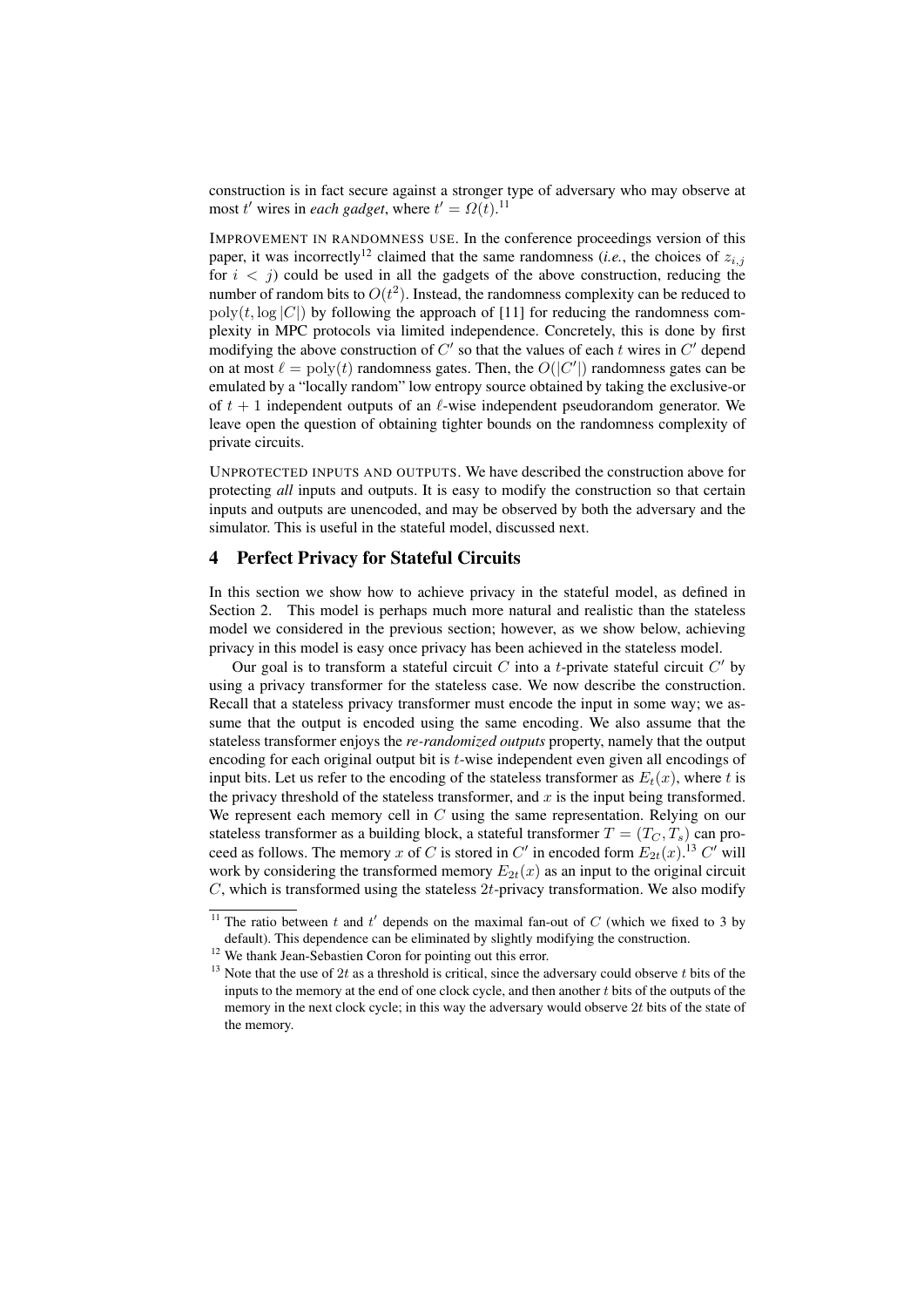$C$  so that the next state of the memory is always an output. Then, these encoded outputs are fed back into memory for the next clock cycle. The regular inputs and outputs of C are unprotected, and need not be encoded. This completes the description of  $T_C$ .

A simulation argument proving the correctness of this transformer proceeds very similarly to the stateless case analyzed above. In fact, a sequence of invocations of a stateful circuit may be unwound into a larger stateless circuit with an equivalent functionality. Here, the initial state is viewed as a hidden input, and the final state as a hidden output. Thus, the security proof for the stateful case essentially reduces to that of the stateless case. <sup>14</sup> In the "unwound" circuit, the adversary can corrupt up to t wires in each of the concatenated circuits  $Q$  produced by the stateless transformation. The simulation proof proceeds exactly as before; the additional corruptions do not obstruct the proof because of the re-randomization property: the outputs of one  $Q$  are  $t$ -wise independent conditioned on all the values of the inputs to  $Q$ ; thus in order to provide a full joint simulation of the entire unwound circuit, we need only be able to recover a bounded set of inputs from each component  $Q$ . To summarize, we have shown:

Theorem 2. *There exists a perfectly* t*-private stateful circuit transformer which maps any stateful circuit* C *of size* n *and depth* d *to a randomized stateful circuit of size*  $O(nt^2)$  and depth  $O(d \log t)$ .

## 5 Statistically Private Transformers

In this section we obtain statistically-private transformers which improve the previous constructions when the privacy threshold  $t$  is large. For the description and analysis of these transformers, it is convenient to rely on the following notion of *average-case* security.

**Definition 1.** A circuit transformer  $T = T(C, k)$  is said to be (statistically) p-private in the average case *if*  $C' = T(C, k)$  *is statistically private against an adversary which corrupts each wire in* C <sup>0</sup> *with independent probability* p*. That is, the joint distribution of the random set of corrupted wires and the values observed by the adversary can be* simulated up to a  $k^{-\omega(1)}$  statistical distance.

We note that a  $p$ -adversary as above is roughly the same as an adversary that corrupts a uniformly random subset of  $p|C'|$  wires in  $C'$ . Intuitively, average-case privacy in this sense should be easier to realize than the standard (worst-case) notion of privacy. Indeed, the circuit transformer from the previous section with  $k$  additive shares (i.e.,  $m = k$ ) is perfectly private with respect to any adversary corrupting  $k/4$  wires in each gadget. It follows that the view of an adversary corrupting each wire with probability, say,  $1/(10k)$  can be perfectly simulated except with negligible failure probability. Thus, we have:

**Lemma 1.** There exists a circuit transformer  $T(C, k)$  producing a circuit  $C'$  of size  $O(k^2|C|)$ , such that T is  $\Omega(1/k)$ -private in the average case.

<sup>&</sup>lt;sup>14</sup> One technical difference between the two models is that the inputs and outputs in the stateful model are known to the adversary. However, these values are given to the simulator "for free" and can thus be easily incorporated into the simulation.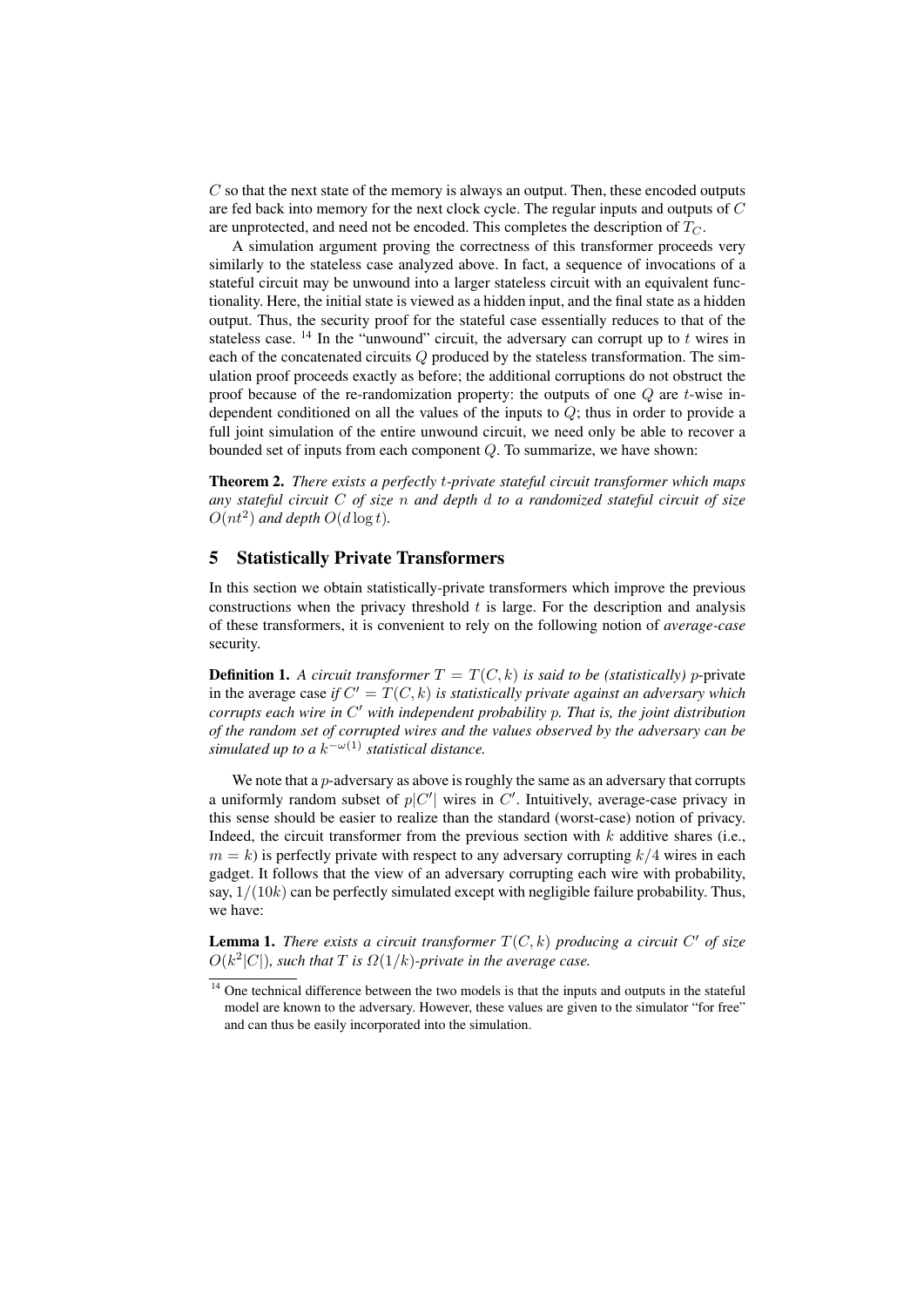In contrast, achieving *worst-case* privacy against an adversary corrupting  $\Omega(|C'|/k)$ of the wires in  $C'$  appears to be much harder; in particular, the constructions from the previous section are very far from achieving this when  $|C'| \gg k$ . The key idea underlying the asymptotic improvements in this section is the following *reduction* from worst-case privacy to average-case privacy.

We start with an efficient circuit transformer  $T$  guaranteeing p-privacy in the average case. We then transform its output  $C' = T(C, k)$  into a larger circuit  $\tilde{C}'$ , which in a sense may be viewed as a "sparse" implementation of  $C'$ . The circuit  $\tilde{C}'$  will carry out the same computation performed by  $C'$  in essentially the same way, but will effectively utilize only a small random subset of its wires; all remaining wires of  $\tilde{C}^{\prime}$  will be independent of the inputs and thus rendered useless to the adversary. We stress that the subset of useful wires in  $\tilde{C}'$  will only be determined during the invocation of  $\tilde{C}'$  and will therefore be independent of the set of corrupted wires. Hence, for an appropriate choice of parameters, the (worst-case) t-privacy of  $\tilde{C}^{\prime}$  will reduce to the average-case *p*-privacy of  $C'$ .

We will describe two distinct instantiations of the above approach. The first is somewhat simpler, but incurs an  $\tilde{O}(t) \cdot k^{O(1)}$  multiplicative blowup to the circuit size (see Remark 1). When  $t \gg k$ , this already provides an asymptotic improvement over the previous solutions, which incur an  $O(t^2)$  overhead. In the second construction, which is only sketched in this abstract, we manage to avoid the dependence on  $t$  by amortizing it over multiple gates.

Both instantiations make use of *sorting networks* as a building block. A sorting network is a layered circuit from  $\ell$  integer-valued input wires to  $\ell$  integer-valued output wires, which outputs its input sequence in a sorted order. The internal gates in a sorting network are of a very special type: each such gate, called a comparator, has two inputs and two outputs and returns its pair of inputs in a sorted order. The celebrated AKS network [1] achieves the optimal parameters of  $O(\ell \log \ell)$  size and  $O(\log \ell)$  depth. However, in terms of practical efficiency it is preferable to use simpler sorting networks, such as Batcher's [5], whose slightly inferior asymptotic complexity  $(O(\ell \log^2 \ell)$  size and  $O(\log^2 \ell)$  depth) hides much smaller constants.

A gate-by-gate approach. Our initial construction transforms the circuit  $C' = T(C, k)$ to a circuit  $\tilde{C}'$  as follows. With each wire i of  $C'$  there are  $\ell$  wires of  $\tilde{C}'$  labeled  $(i, 1), \ldots, (i, \ell)$ , where the parameter  $\ell$  will be determined later. It is convenient to assume that these wires can carry ternary values from the set  $\{0, 1, \$\}.$  The execution of  $\tilde{C}'$  will maintain the following invariant relative to an execution of  $C'$ : if wire i of C' carries a value  $v_i \in \{0, 1\}$ , then the wires  $(i, 1), \ldots, (i, \ell)$  will carry the value  $v_i$ in a random position (independently of other  $\ell$ -tuples) and the value  $\hat{\mathcal{S}}$  in the remaining  $\ell - 1$  positions. This property can be easily initialized at the inputs level by appropriately defining the input encoder of  $\tilde{C}'$ . Similarly, the output decoder of  $\tilde{C}'$  can be easily obtained from that of  $C'$ .

It remains to describe how to emulate a gate of  $C'$  while maintaining the above invariant. Suppose that  $v_i = v_{i_1} * v_{i_2}$ , i.e., the value of wire i in C' is obtained by applying some commutative boolean operation '\*' to the values of wires  $i_1, i_2$ . We replace this gate in C' with a 2 $\ell$ -input,  $\ell$ -output gadget in  $\tilde{C}'$ , which first routes the values  $v_{i_1}, v_{i_2}$  to two random but *adjacent* positions, and then combines them to form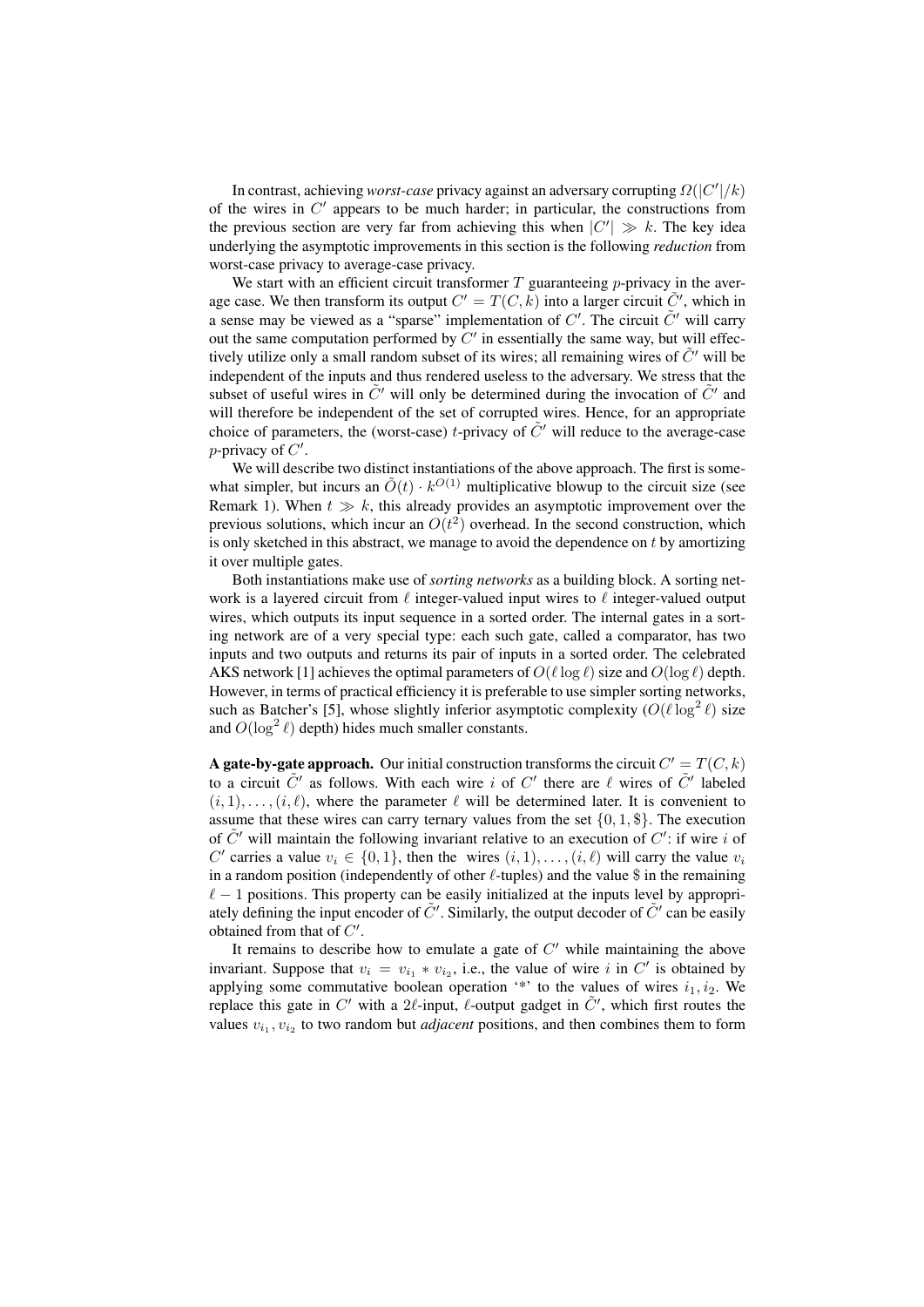the output. One should be careful, however, to implement this computation so that even by observing intermediate values, the adversary will not be able to learn more values  $v_i$ than it is entitled to. Such an implementation for a gadget is given below.

PREPROCESSING. Let  $r, r_1, \ldots, r_\ell$  be  $\ell+1$  uniformly random and independent integers from the range  $[0, 2^k]$ . For each  $1 \le j \le \ell$ , use the values  $v_{i_1,j}, v_{i_2,j}$  (of wires  $(i_1, j)$ ) and  $(i_2,j)$ ) to form a pair  $(\mathsf{key}_j,\mathsf{val}_j)$  such that: (1)  $\mathsf{key}_j$  is set to  $r_j$  if  $v_{i_1,j} = v_{i_2,j} = \$$ and to r otherwise; (2) val<sub>j</sub> is set to \$ if both  $v_{i_1,j}, v_{i_2,j}$  are \$, to a bit value b if one of  $v_{i_1,j}, v_{i_2,j}$  is b and the other is \$, and to  $b_1 * b_2$  if  $v_{i_1,j} = b_1$  and  $v_{i_2,j} = b_2$ .

SORTING. A sorting network is applied to the above  $\ell$ -tuple of pairs using key as the sorting key. Let  $(u_1, \ldots, u_\ell)$  denote the  $\ell$ -tuple of symbols val<sub>i</sub> sorted according to the keys key $_j$ .

POSTPROCESSING. The jth output  $v_{i,j}$  is obtained by looking at  $u_j, u_{j+1}, u_{j+2}$ : if  $u_j, u_{j+1} \neq \text{ and } u_{i,j} = u_j * u_{j+1}$ , if  $u_j = u_{j+2} = \text{ and } u_{j+1} \neq \text{ and } v_{i,j} = u_{j+1}$ , and otherwise  $v_{i,j} =$  \$.

Note that each such gadget can be implemented by a circuit of size  $\tilde{O}(\ell k)$  and depth  $poly(\log \ell + \log k)$ .

To complete the description of  $\tilde{C}'$ , we describe a (simpler) gadget replacing each random bit gate z in  $C'$ . As in the gate gadget, the random bit gadget has  $\ell$  inputs and  $\ell$  outputs. The jth input is a random bit  $z_j$ . A random selector  $r \in [\ell]$  is used for determining which  $z_i$  will appear in the output. Specifically, the *j*th output is set to  $z_i$ if  $r = i$  and to \$ otherwise. The cost of implementing this gadget is smaller than that of the gate gadget. Hence, the entire circuit  $\tilde{C}'$  has size  $\tilde{O}(\ell kn)$  and depth comparable to that of  $C'$  (up to polylog factors).

We now establish the relation between the worst-case privacy of  $\tilde{C}'$  and the averagecase privacy of  $C'$ .

**Lemma 2.** Suppose that  $C'$  is p-private in the average case. Then the circuit  $\tilde{C}'$ , con*structed with*  $\ell = O(t/p^4)$ , *is statistically t-private in the worst case.* 

**Proof sketch:** It is convenient to make the adversary slightly stronger by assuming that it may actually probe t *logical*, rather than boolean, wires (i.e., each such wire may contain an integer, a ternary symbol, or a bit). For each compromised wire of  $\tilde{C}'$ , the adversary can either see some random integer  $r_i$ , a \$ symbol, or an actual value  $v_i$  of the *i*th wire of  $C'.^{15}$  In the latter case, we say that  $v_i$  has been *observed*. Let S denote the set of indices i such that  $v_i$  has been observed. Note that S is a random variable, where the probability is over the execution of  $\tilde{C}'$ .

We will argue that for any fixed index set  $S_0$ , and for  $\ell$  chosen as in the lemma, we have  $Pr[S_0 \subseteq S] \leq p^{|S_0|}$ . Thus, an adversary attacking any fixed set of t wires in  $\tilde{C}'$  is not better off than an adversary corrupting each wire of  $C'$  independently with probability p.

To make this argument, we pick a subset  $S_1 \subseteq S_0$  such that: (1)  $|S_1| \geq |S_0|/4$ ; (2) each value in  $S_1$  is observed with probability (at most)  $p^4$ ; and (3) the events of

<sup>&</sup>lt;sup>15</sup> In fact, depending on the exact implementation there may be wires of  $\tilde{C}'$  containing information on two values  $v_i$ . We ignore this technicality as it does not change the analysis in any substantial way.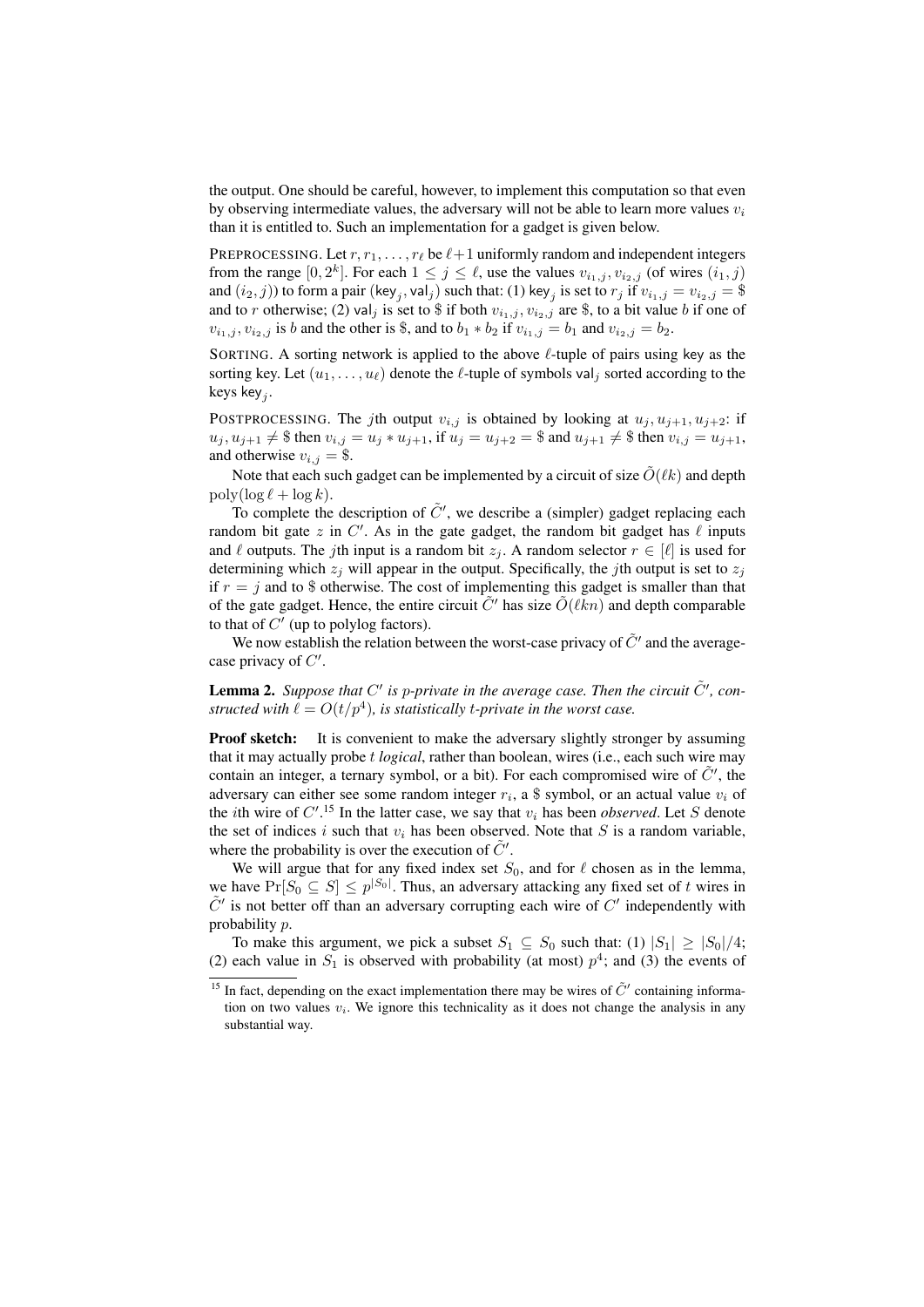observing different values in  $S_1$  are independent. This will make the probability of observing all values in  $S_1$  at most  $(p^4)^{|S_0|/4} = p^{|S_0|}$  as required.

We pick  $S_1$  to be a maximal matching in the subgraph of  $C'$  induced by the wires in  $S_0$ . Since the degree of each vertex in this graph is at most 4, we have  $|S_1| \ge |S_0|/4$ . It remains to show that  $S_1$  satisfies properties (2) and (3) above.

To prove (2) it suffices to show that for any *fixed* wire of  $\tilde{C}'$ , the probability that this wire contains a useful value (i.e., contributes to S) is  $O(1/\ell)$ . (Property (2) would then follow, since by taking the union over all t compromised wires of  $\tilde{C}'$ , the probability of observing a value of C' is  $O(t/\ell) \leq p^4$ .) This clearly holds for input wires, by definition of the input encoder, and is maintained through all internal wires in the circuit by a symmetry argument. (In the case of gate gadgets, the argument relies on the fact that each val entry inside a sorting network contains one of the gadget's inputs, rather than some arbitrary combination of these inputs; due to the randomness of the sorting keys, the randomness of the positions of the useful entries is maintained).

It remains to argue that the independence property (3) holds. This follows from the fact that no two wires in  $S_1$  are adjacent to a common gate in  $C'$  and from the fact that each gadget in  $\tilde{C}'$  uses fresh randomness to shuffle its entries.

Combining Lemma 2 with Lemma 1, we have:

**Theorem 3.** *There exists a statistically t-private stateless transformer*  $(\tilde{T}, \tilde{I}, \tilde{O})$ *, such that*  $\tilde{T}(C, k)$  *transforms a circuit* C *of size n to a circuit*  $\tilde{C}'$  *of size*  $n \cdot \tilde{O}(t) \cdot k^{O(1)}$ (where  $k$  is a statistical security parameter). The depth of  $\tilde{C}'$  is the same as that of  $C$ , *up to polylog factors.*

*Remark 1*. Throughout this section, we view  $k^{O(1)}$  and  $\text{polylog}(t)$  as being small in comparison to  $t$ , and therefore do not attempt to optimize the exact dependence on such factors. We note that all occurrences of  $k^{O(1)}$  in the complexity of our constructions (e.g., in Theorem 3) can be replaced by  $\text{polylog}(k)$  while still satisfying our asymptotic notion of statistical security.

The above construction (and in particular the analysis of Lemma 2) crucially relies on the assumption that the adversary chooses in advance which  $t$  wires to corrupt, independently of the values it observes while invoking  $\tilde{C}'$ . However, for using this construction in the stateful case we need a somewhat stronger security guarantee. Indeed, since the adversary is allowed to move its  $t$  probes before each invocation based on the values it observes in previous invocations, it may gradually build more and more knowledge about the locations of useful values in  $\tilde{C}^{\prime}$ . To get around this problem and guarantee sufficient independence between different invocations, it suffices to re-randomize each  $\ell$ -tuple of wires representing the new content of a memory cell by applying a perfectly  $t$ -private computation of a random cyclic shift. Using our basic construction, this can be done using  $\tilde{O}(\ell t^2)$  additional gates. When the size of the circuit is much larger than the number of states and  $t$ , the amortized cost per gate of this randomization step is small. The above discussion is captured by the following theorem.

**Theorem 4.** *There exists a statistically t-private stateful transformer*  $\tilde{T}$ *, such that*  $\tilde{T}(C, k)$ maps a circuit  $C$  of size  $n$  with  $s$  memory cells to a circuit  $\tilde{C}'$  of size  $\tilde{O}(nt+st^3)\cdot k^{O(1)}.$ The depth of  $\tilde{C}'$  is the same as that of  $C$ , up to polylog factors.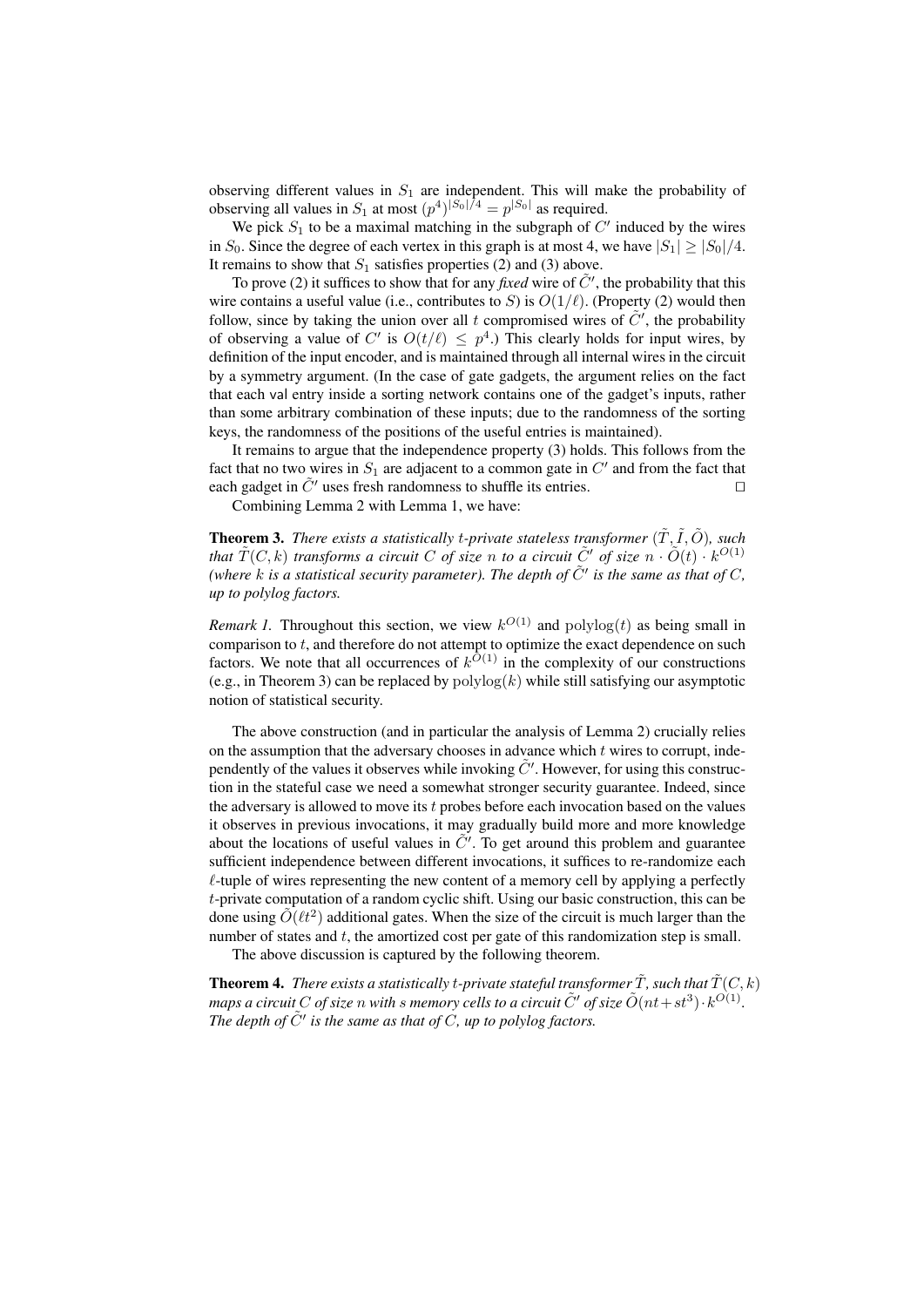Amortizing the cost over multiple gates. The previous construction is redundant in the sense that it uses a separate gadget, of size  $\Omega(t)$ , for each gate in the circuit. We briefly sketch a modification of this construction which amortizes the additional cost over multiple gates, effectively eliminating the dependence on  $t$ . For the description and analysis of this construction, it is convenient to assume that the circuit is *layered* (see Section 2), and use the following modified notion of average-case security for the layered case.

**Definition 2.** Let  $T = T(C, k)$  be a layered *circuit transformer producing a layered circuit* C <sup>0</sup> *of width* w*. Then,* T *is said to be (statistically)* p*-secure in the average case if*  $C' = T(C, k)$  *is statistically secure against an adversary which corrupts a* random subset of  $pw$  wires in each layer of  $C'$ .

As before, we will use an average-case  $p$ -secure  $C'$  to build a worst-case  $t$ -secure  $\tilde{C}'$ . However, instead of representing each wire of  $C'$  by an  $\ell$ -tuple of wires, we will now represent an entire *layer* of C' by a corresponding layer in  $\tilde{C}'$  consisting of  $\ell =$  $\max(w, t/p)$  wires. These wires will contain a random permutation of the w values of  $C'$  in  $\ell$  random positions and the symbol \$ in all other positions. Note that typically  $w > t/p$ , in which case there are no useless \$ entries in this list. However, the above choice of  $\ell$  guarantees that by looking at any fixed set of t positions in the list the adversary will observe a random subset containing at most a  $p$ -fraction of the values.

Each value of  $C'$  is represented by a pair containing its index and its value. This representation naturally defines the input encoder and output decoder. It remains to show how the above representation can be maintained between subsequent layers. As before, we also need to ensure that each *intermediate* level in the computation of C<sup>*n*</sup> contains a random permutation of the useful values, where the randomness of these permutations is independent for levels that are sufficiently far apart. To achieve this, we use an  $\ell$ -input,  $\ell$ -output gadget whose inputs represent the jth level wires in  $C'$  and whose outputs represent the  $(j+1)$ th level wires. The high-level idea is as before, except that we now need to *jointly* route  $w/2$  pairs of wires to random adjacent positions, and then combine each pair in the right way.

Using this approach, we can obtain the following theorem:

**Theorem 5.** *There exists a statistically t-secure stateless transformer*  $(\tilde{T}, \tilde{I}, \tilde{O})$ *, such that*  $\tilde{T}(C, k)$  *transforms a layered circuit* C *of width* w *and depth d to a circuit*  $\tilde{C}'$  *of* width  $\tilde{O}(\max w, t) \cdot k^{O(1)}$  *and depth d · polylog* $(w, t, k)$ *.* 

An analogous theorem for the stateful model can be derived similarly to Theorem 4.

### 6 A PRG secure against probing attacks

Next, we will show how to build a deterministic, stateful circuit that will produce pseudorandom output and remain secure even in the presence of probing attacks. In essence, we will be building a PRG that resists probing attacks. Because the resulting circuit is deterministic, this is helpful if true randomness is expensive.

The basic construction is as follows. Let  $G: \{0,1\}^{\sigma} \to \{0,1\}^{(2t+1)\sigma + \lambda}$  be a PRG. We will build a deterministic stateful circuit  $C'[s'_0]$  with  $(2t+1)\sigma$  bits of internal memory, no inputs, and  $\lambda$  bits of output.  $C'[s'_0]$  will be understood as a secure translation of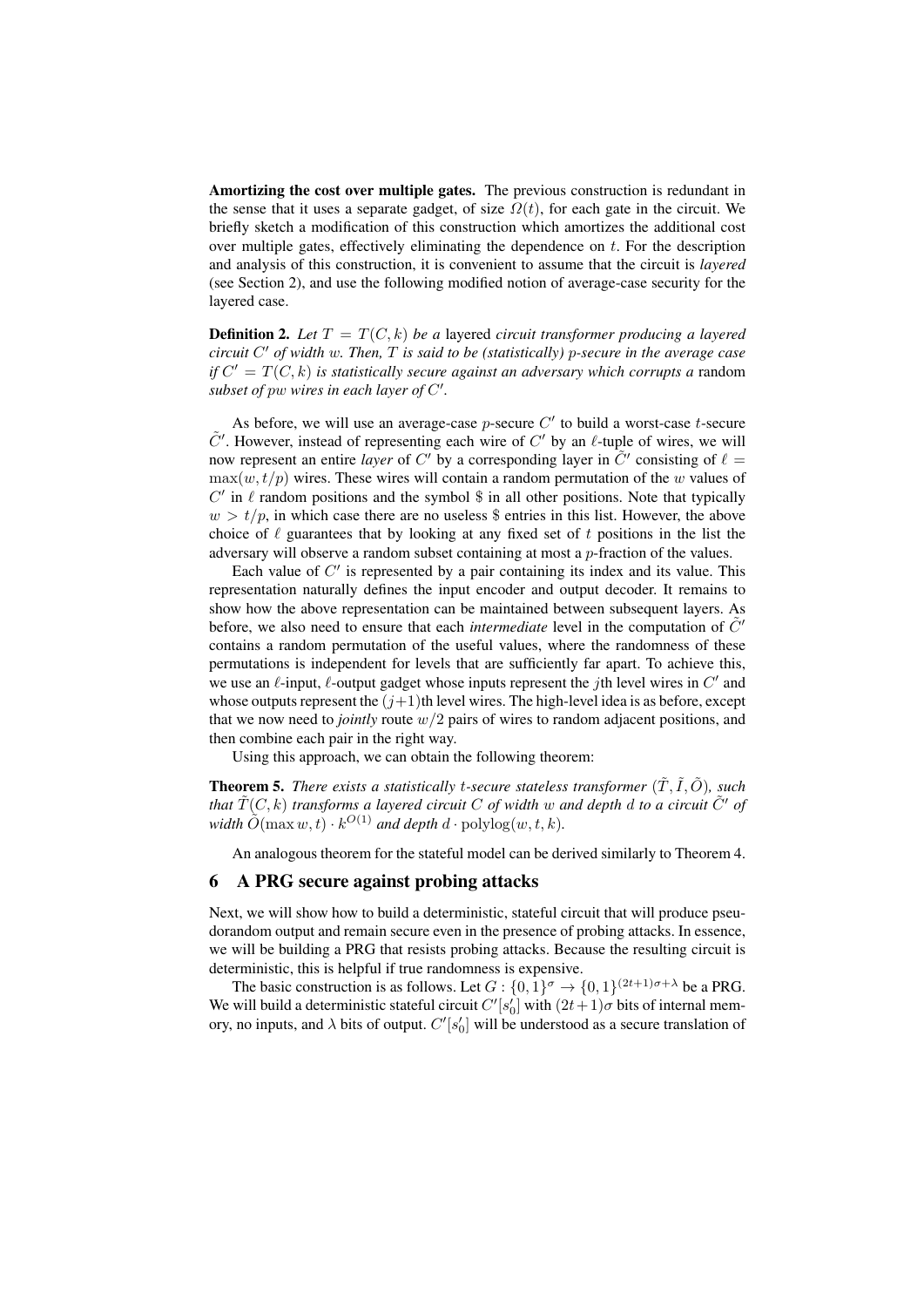the 0-input  $\lambda$ -output stateless randomized circuit C whose outputs are each fed by a different random-bit gate. The initial random seed  $s'_0$  will be chosen uniformly at random, and the behavior of the circuit  $C'[s'_0]$  on any one invocation is defined as follows:

- 1. Let  $s = (s^1, \ldots, s^{2t+1})$  denote the current state of the memory cells.
- 2. Set  $u := G(s^1) \oplus \cdots \oplus G(s^{2t+1})$ . Define  $s', y$  by parsing u as  $u = (s', y)$ .
- 3. Replace the current state of the memory cells with  $s'$ , and output  $y$ .

It is crucial that the circuit  $C'[s'_0]$  contain  $2t + 1$  disjoint copies of G, executing in parallel and sharing no wires or gates. Our construction is related to the method for distributed pseudorandomness generation with proactive security from [10]. For lack of space, the proof of Theorem 6 is omitted here.

**Theorem 6.** If G is a secure PRG, then the stateful deterministic circuit  $C'[s'_0]$  defined *above is a computationally* t*-private transformation of the circuit* C *defined above.*

Application: eliminating randomness gates. One application for our PRG construction is in eliminating randomness for the stateful circuit transformer of Section 4. Our basic solution for the stateless model, as described earlier, relies on the use of random bit gates within the transformed circuit  $T(C)$ . An appealing consequence of our proberesistant PRG is that it allows to dispense with on-line randomness generation: an initial random seed can be coded into the initial state by  $T$  and (deterministically) "refreshed" at each invocation of the circuit.

Suppose our transformed circuit  $T(C)$  uses  $\lambda$  random-bit gates. Let  $C_r$  be a stateless randomized circuit consisting of  $\lambda$  independent random-bit gates, each connected to a different output of  $C_r$ . If  $C'_r[s'_0]$  is any deterministic stateful circuit that is a secure translation of  $C_r$ , then we can replace the random-bit gates of  $T(C)$  with the proberesistant PRG  $C'_r[s'_0]$ . For instance, the deterministic, stateful PRG of Theorem 6 will do the job nicely. In this way, we can derandomize  $C'$  and obtain an efficient stateful, deterministic circuit that is computationally  $t$ -private and not too much larger than the original circuit.

# 7 Concluding Remarks

We have developed theoretical foundations for the problem of securing hardware against side channel attacks, and initiated a systematic study of this problem within our framework. In this initial study we restricted our attention to side channels that can be modelled by *probing* attacks, i.e. whose information leakage depends on a limited number of physical wires. It would be interesting to extend our framework and results to a wider class of realistic attacks. A step in this direction is taken by Micali and Reyzin [29], who put forward a very general model for side channel attacks.

Another natural extension of the problem studied in this work is to allowing additional protection against *fault* attacks [7, 27]. Similarly to our problem, solutions to this more general problem can be based on existing protocols from the MPC literature. However, even the most efficient of these (e.g., [23]) are still quite inefficient to implement on hardware. Obtaining better solutions in this setting, possibly under relaxed notions of security, remains an interesting challenge.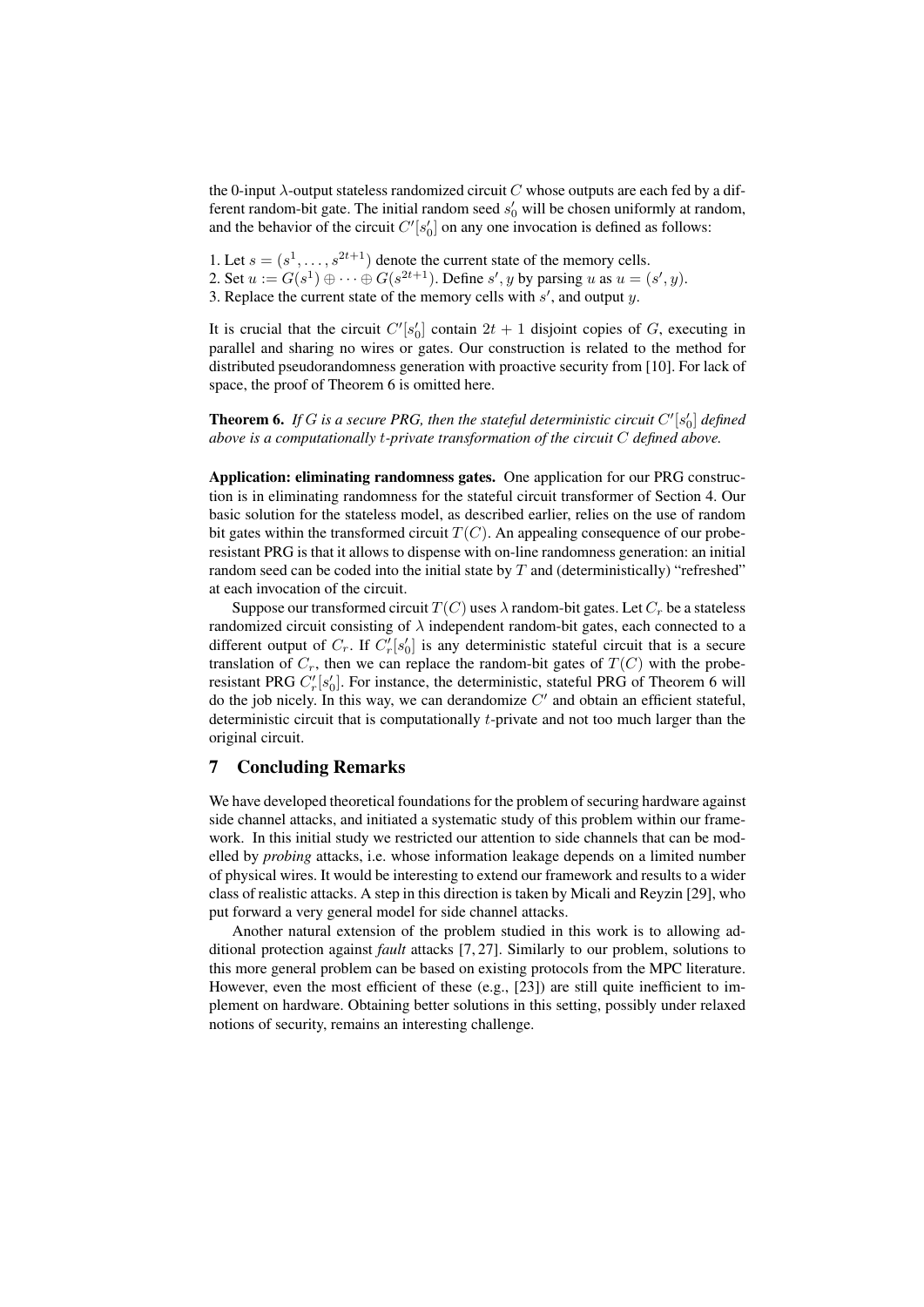*Acknowledgements.* We wish to thank Jean-Sebastien Coron, David Molnar and anonymous referees for helpful comments. We also thank an anonymous referee for suggesting the use of the brain metaphor. Amit Sahai acknowledges support from an Alfred P. Sloan Foundation Research Fellowship.

#### References

- 1. M. Ajtai , J. Komlos , E. Szemeredi. An O(n log n) sorting network. In *Proceedings of the 15th STOC*, pp. 1-9, 1983.
- 2. R. Anderson, M. Kuhn, "Tamper Resistance—A Cautionary Note," *USENIX E-Commerce Workshop*, USENIX Press, 1996, pp.1–11.
- 3. R. Anderson, M. Kuhn, "Soft Tempest: Hidden Data Transmission Using Electromagnetic Emanations," *Proc. 2nd Workshop on Information Hiding*, Springer, 1998.
- 4. B. Barak, O. Goldreich, R. Impagliazzo, S. Rudich, A. Sahai, S. Vadhan, and K. Yang. On the (im)possibility of obfuscating programs. CRYPTO 2001, 2001.
- 5. K. Batcher. Sorting Networks and their Applications. In *Proc. AFiPS Spring Joint Conference*, Vol. 32, 1988, pp. 307-314.
- 6. M. Ben-Or, S. Goldwasser, and A. Widgerson. Completeness theorems for noncryptographic fault-tolerant distributed computation. In *Proc. of 20th STOC*, 1988.
- 7. D. Boneh, R.A. Demillo, R.J. Lipton, "On the Importance of Checking Cryptographic Protocols for Faults," *EUROCRYPT'97*, Springer-Verlag, 1997, pp.37–51.
- 8. R. Canetti. Security and composition of multiparty cryptographic protocols. In *J. of Cryptology*, 13(1), 2000.
- 9. R. Canetti, Y. Dodis, S. Halevi, E. Kushilevitz and A. Sahai. Exposure-Resilient Functions and All-or-Nothing Transforms. In *EUROCRYPT 2000*, pages 453-469.
- 10. R. Canetti and A. Herzberg. Maintaining Security in the Presence of Transient Faults. In *CRYPTO 1994*, pages 425-438.
- 11. R. Canetti, E. Kushilevitz, R. Ostrovsky, and A. Rosén. Randomness versus Fault-Tolerance. *J. Cryptology* 13(1), 2000.
- 12. S. Chari, C.S. Jutla, J.R. Rao, P. Rohatgi, "Towards Sound Approaches to Counteract Power-Analysis Attacks," *CRYPTO'99*, Springer-Verlag, 1999, pp.398–412.
- 13. D. Chaum, C. Crepeau, and I. Damgård. Multiparty unconditional secure protocols. In Proc. *of 20th STOC*, 1988.
- 14. R. Cramer, I. Damgård, and U. Maurer. General secure multi-party computation from any linear secret-sharing scheme. In *Proc. of EUROCRYPT '00*.
- 15. J.-S. Coron, L. Goubin, "On Boolean and Arithmetic Masking against Differential Power Analysis," *CHES'00*, Springer-Verlag, pp.231–237.
- 16. J. Daemen, V. Rijmen, "Resistance Against Implementation Attacks: A Comparative Study of the AES Proposals," *AES'99*, Mar. 1999.
- 17. K. Gandolfi, C. Mourtel, F. Olivier, "Electromagnetic Analysis: Concrete Results," *CHES'01*, LNCS 2162, Springer-Verlag, 2001.
- 18. R. Gennaro, M. O. Rabin, and T. Rabin. Simplified VSS and fast-track multiparty computations with applications to threshold cryptography. In *Proc. of 17th PODC*, 1998.
- 19. O. Goldreich, S. Goldwasser, and S. Micali. How to construct random functions. *JACM*, 33(4):792–807, October 1986.
- 20. O. Goldreich, S. Micali, and A. Wigderson. How to play any mental game (extended abstract). In *Proc. of 19th STOC*, 1987.
- 21. O. Goldreich and R. Ostrovsky. Software Protection and Simulation on Oblivious RAMs. *JACM* 43(3): 431-473, 1996.
- 22. L. Goubin, J. Patarin, "DES and Differential Power Analysis—The Duplication Method," *CHES'99*, Springer-Verlag, 1999, pp.158–172.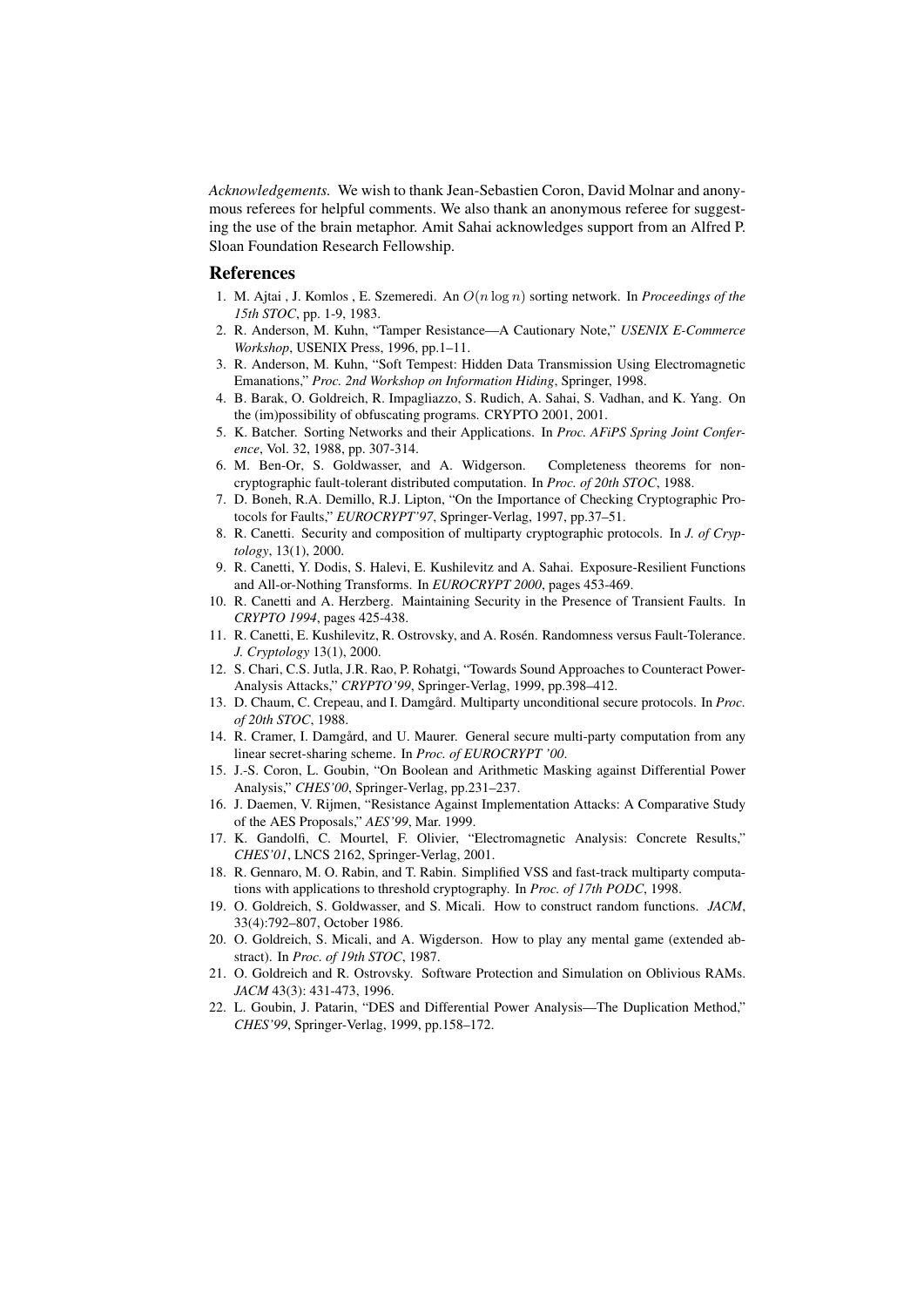- 23. M. Hirt and U. Maurer. Robustness for free in unconditional multi-party computation. In *Proc. of CRYPTO '01*.
- 24. D. Kahn, *The Codebreakers*, The MacMillan Company, 1967.
- 25. J. Kelsey, B. Schneier, D. Wagner, "Side Channel Cryptanalysis of Product Ciphers," *ES-ORICS'98*, LNCS 1485, Springer-Verlag, 1998.
- 26. P. Kocher, "Timing Attacks on Implementations of Diffie-Hellman, RSA, DSS, and Other Systems," *CRYPTO'96*, Springer-Verlag, 1996, pp.104–113.
- 27. P. Kocher, J. Jaffe, B. Jun, "Differential Power Analysis," *CRYPTO'99*, Springer-Verlag, 1999, pp.388–397.
- 28. T.S. Messerges, "Securing the AES Finalists Against Power Analysis Attacks," *FSE'00*, Springer-Verlag, 2000.
- 29. S. Micali and L. Reyzin. A model for physically observable cryptography. Manuscript, 2003.
- 30. R. Ostrovsky and M. Yung. How to withstand mobile virus attacks. In *Proc. of 10th PODC*, 1991.
- 31. D. Page, "Theoretical Use of Cache Memory as a Cryptanalytic Side-Channel," Tech. report CSTR-02-003, Computer Science Dept., Univ. of Bristol, June 2002.
- 32. B. Pfitzmann, M. Schunter and M. Waidner, "Secure Reactive Systems", IBM Technical report RZ 3206 (93252), May 2000.
- 33. J.-J. Quisquater, D. Samyde, "Eddy current for Magnetic Analysis with Active Sensor," *Esmart 2002*, Sept. 2002.
- 34. J.-J. Quisquater, D. Samyde, "ElectroMagnetic Analysis (EMA): Measures and Counter-Measures for Smart Cards," *Esmart 2001*, LNCS 2140, Springer-Verlag, 2001.
- 35. J.R. Rao, P. Rohatgi, "EMpowering Side-Channel Attacks," IACR ePrint 2001/037.
- 36. US Air Force, *Air Force Systems Security Memorandum 7011—Emission Security Countermeasures Review*, May 1, 1998.
- 37. W. van Eck, "Electromagnetic Radiation from Video Display Units: An Eavesdropping Risk," *Computers & Security*, v.4, 1985, pp.269–286.
- 38. D. Wright, *Spycatcher*, Viking Penguin Inc., 1987.
- 39. A. C. Yao. How to generate and exchange secrets. In *Proc. of 27th FOCS*, 1986.

#### A Relation with Secure Multi-Party Computation

The problem studied in this paper is closely related to the problem of secure multiparty computation (MPC), introduced and first studied in [39, 20, 6, 13] and extensively studied thereafter. We begin by explaining the relation between the problems, and then highlight some important differences.

THE MPC MODEL. In the most basic setting for secure MPC,  $n$  parties are connected by a complete network of point-to-point channels. Initially, each party holds a local input and an independent random input. The parties' goal is to evaluate some publicly known function  $f$  of their inputs while hiding their inputs from each other. To this end, they interact via a prescribed protocol. The protocol proceeds in round, where at each round each party may send a message to every other party based on its input, its random input, and messages received in previous rounds. The protocol terminates at some predetermined round, in which all parties should output the correct value of  $f$ . A protocol as above is said to be  $t$ -private if for any set  $T$  of at most  $t$  parties, the entire view of  $T$  (consisting of their inputs, random inputs, and received messages) reveals no more information about the other parties' inputs than what follows from their own inputs and the value of f. Note that the latter information captures what must *inevitably* be learned. To better correspond to our circuit model, it is convenient to consider a